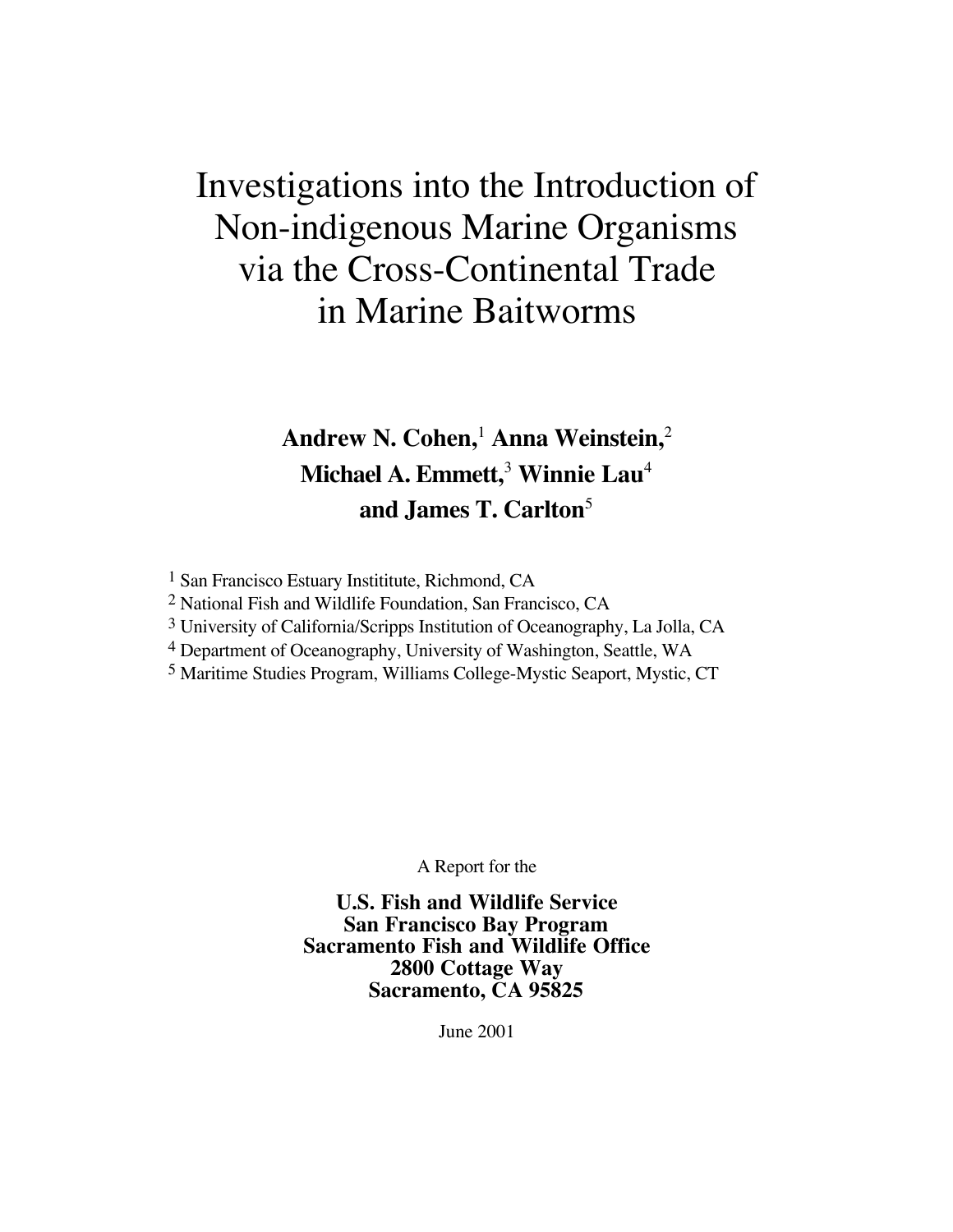### **Introduction**

Two species of marine polychaetes, *Nereis virens* Sars1 ("pileworms"2) and *Glycera dibranchiata* Ehlers ("bloodworms"3), are imported into California in large numbers from the U.S. East Coast to be sold as fishing bait. The worms arrive by air freight, in shallow cardboard boxes packed with Atlantic coastal seaweeds, primarily *Ascophyllum nodosum* (Linnaeus) Le Jolis. Other living algae, fungi, invertebrates and protozoans from the Atlantic coast have been found in these boxes after their arrival in California, and a significant portion of these exotic organisms are regularly released into the California marine environment, where a few have apparently become established. The goal of this project is to provide a qualitative and quantitative assessment of the diversity and abundance of non-indigenous marine organisms imported and released into San Francisco Bay via the trade in marine baitworms. This project builds on two previous studies by report co-authors.

### **Previous Work**

In Carlton (1979, 1992), JTC reported on the organisms he identified in the seaweed packing of baitworms shipped from U.S. East Coast to Newport Bay in southern California. These include three common New England periwinkles, the bay mussel *Mytilus edulis*, isopods, gammarid amphipods, and a marine ascomycete (fungus) growing on the algae.

In Lau (1995), WL reported on organisms identified in samples of baitworms and seaweed packing shipped from the U.S. East Coast to the San Francisco Bay Area, and on information gleaned from interviews of bait dealers in Maine and bait shops and anglers in the Bay Area. The most common organisms found include many of those reported by Carlton, plus Halacaridae (marine mites) and copepods.

### **Methods**

 $\overline{a}$ 

(A) Qualitative sampling of organisms shipped with marine baitworms

From 1995-1998, ANC, MAE and AW examined baitworm shipping boxes at baitshops in the greater San Francisco Bay Area. These boxes ranged from freshly-arrived, undisturbed boxes with contents in good condition, to boxes that were several days to a week post-arrival, from which some portion of the worms and seaweed packing had been removed for sale, and with the worms in poor condition or dead and decaying. We examined the boxes on-site, collecting all organisms other than *Nereis virens*, *Glycera dibranchiata* and *Ascophyllum nodosum* and fixing them in either formalin, 70% ethanol, or 70% isopropanol. We identified the organisms in the laboratory under stereo or compund microscopes as needed to lowest possible taxon, and preserved them in 70% ethanol. We counted or noted the level of abundance of organisms in each taxon. These samples were intended as primarily qualitative samples, since the large variations in the age and state of the shipping boxes and in the effort put into examining them made it impossible to make effective use of this data to estimate the number of arriving organisms.

### (B) Quantitative sampling of organisms shipped with marine baitworms

From August to October 1998, AW sampled the seaweed packing in baitworm shipping boxes at baitshops in the San Francisco Bay Area. At the time that they were sampled, the boxes had been stored (refrigerated) in the baitshops for a maximum of 48 hours. For freshly-arrived, undisturbed

<sup>1</sup> Called *Neanthes virens* by some authors.

<sup>&</sup>lt;sup>2</sup> Called "pileworms" on the U.S. West Coast, "sandworms" or "clamworms" on the U.S. East Coast and "ragworms" in Europe.

<sup>3</sup> Also called "beakworms" on the U.S. East Coast.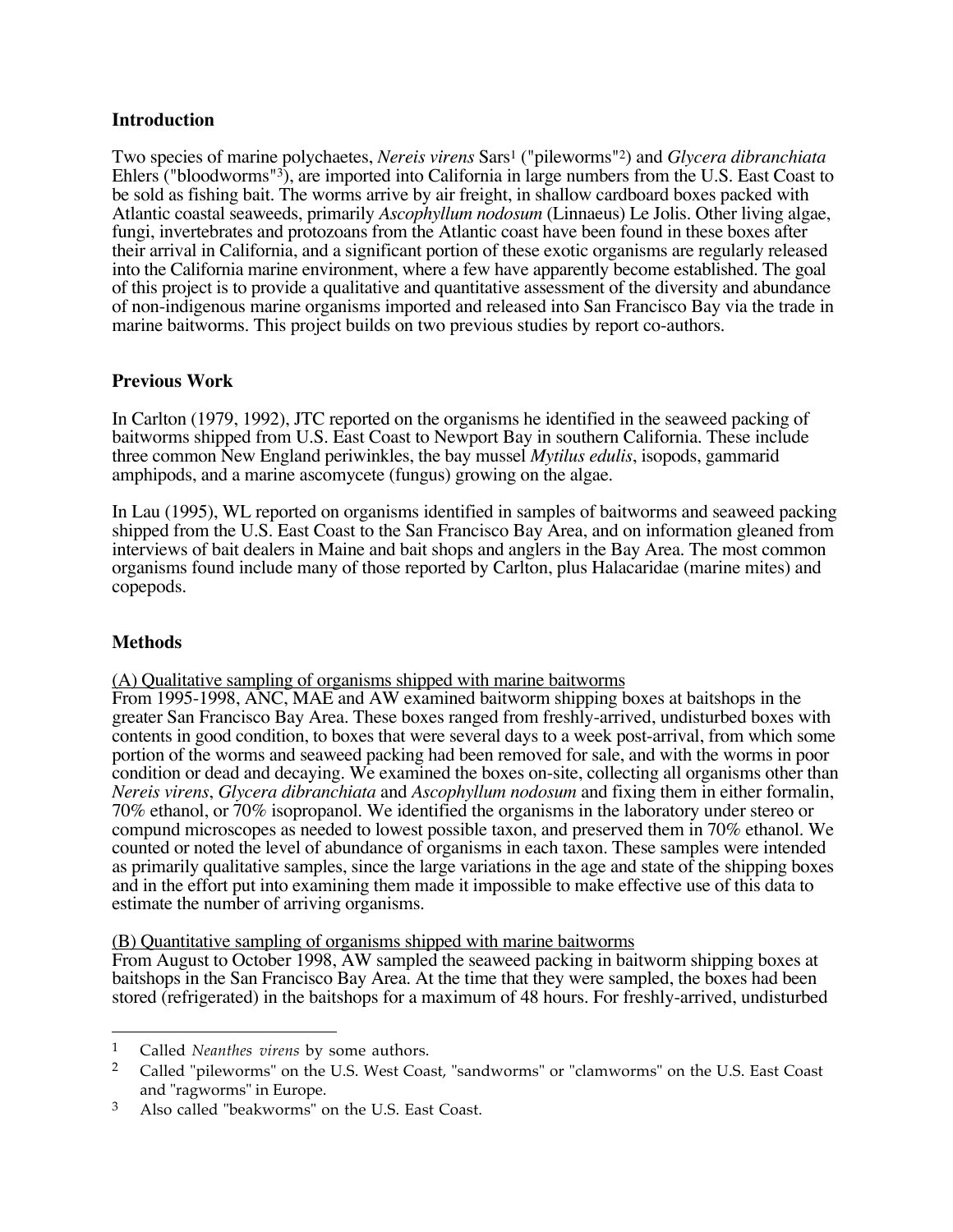boxes, she weighed the full box with worms and seaweeds, the worms and seaweed alone, and the seaweed alone. From all boxes, 30-150 gram samples of seaweed were removed for transport to the laboratory. The remaining seaweed was then examined as qualitative samples, as described above.

All seaweed samples were refrigerated and analyzed within 24 hours. From each sample, 20-gram subsamples were taken and examined for 1-2 minutes for epiphytic organisms, algae, or egg masses. The subsamples were then submerged and shaken in a pan of cold tap water to release organisms, then removed from the water. The water was allowed to stand for 5 minutes, and organisms and other small material that settled to the bottom were removed by pipette. The seaweed subsamples and pipetted material were then examined under a stereo-microscope for sorting and initial identification by AW, and the organisms were preserved in 70% ethanol. Final identification was done by ANC and JTC in January-February 1999, in consultation as needed with experts in specific taxonomic groups.

### (C) Re-examination of samples from prior study

In 1994-1995, WL collected and identified organisms in samples of marine baitworms and seaweed packing as her senior thesis project in Environmental Sciences at University of California, Berkeley, for which ANC and JTC served as external advisors. In January-February 1999, ANC re-examined the organisms preserved from this study to confirm or refine the identifications, consistent with the work done on the 1998 samples.

### (D) Investigations in Maine

In 1996 ANC visited and interviewed bait dealers in Wiscasset, Maine and researchers who had worked on the baitworm fishery, for information on the handling practices, history and scale of the trade in baitworms and seaweed packing from Maine.

### (E) Survey of baitworm importing

In 1997 MAE conducted a telephone survey of baitshops and bait distributors in the San Francisco Bay Area to assess the quantity, seasonal pattern and trends of imports of marine baitworms from the U.S. East Coast.

### **Results and Discussion**

 $\overline{a}$ 

### The Maine Baitworm Fishery

The commercial fishery for marine baitworms is the fourth or fifth most valuable fishery in the State of Maine (Dow and Creaser 1970; Creaser *et al.* 1993), accounting for 90% of the baitworm fisheries in the United States (Brown 1993). The fishery harvests two species of polychaete worms, the pileworm *Nereis virens* Sars and the bloodworm *Glycera dibranchiata* Ehlers. The reported native range of *Nereis virens* includes both sides of the Atlantic, from the Maritime provinces of Canada from as far north as Labrador south to Virginia, and from Iceland, Ireland, Norway and the Russian White Sea south to France (Creaser *et al.* 1983; Brown 1993). It has also been reported from Japan (Yokouchi 1985, cited in Brown 1993). The reported native range of *Glycera dibranchiata* includes both the northwestern Atlantic from Prince Edward Island and Nova Scotia to Florida, along the Gulf of Mexico to Texas, and the West Indies, and the northeastern Pacific from San Mateo County in California to Mazatlan in Mexico (Creaser *et al.* 1983).4

<sup>&</sup>lt;sup>4</sup> Since the larvae of *Glycera dibranchiata* have never been found in the water column, they presumably spend little time as plankton and are poor dispersers (Vadas and Bristow 1985); and consistent with this, Bristow (1983, cited in Vadas and Bristow 1985) found significant genetic differentiation indicating limited gene flow between local populations in estuaries around the Gulf of Maine. This suggests that a genetic analysis would classify the Atlantic and Pacific populations of *Glycera dibranchiata* as separate species.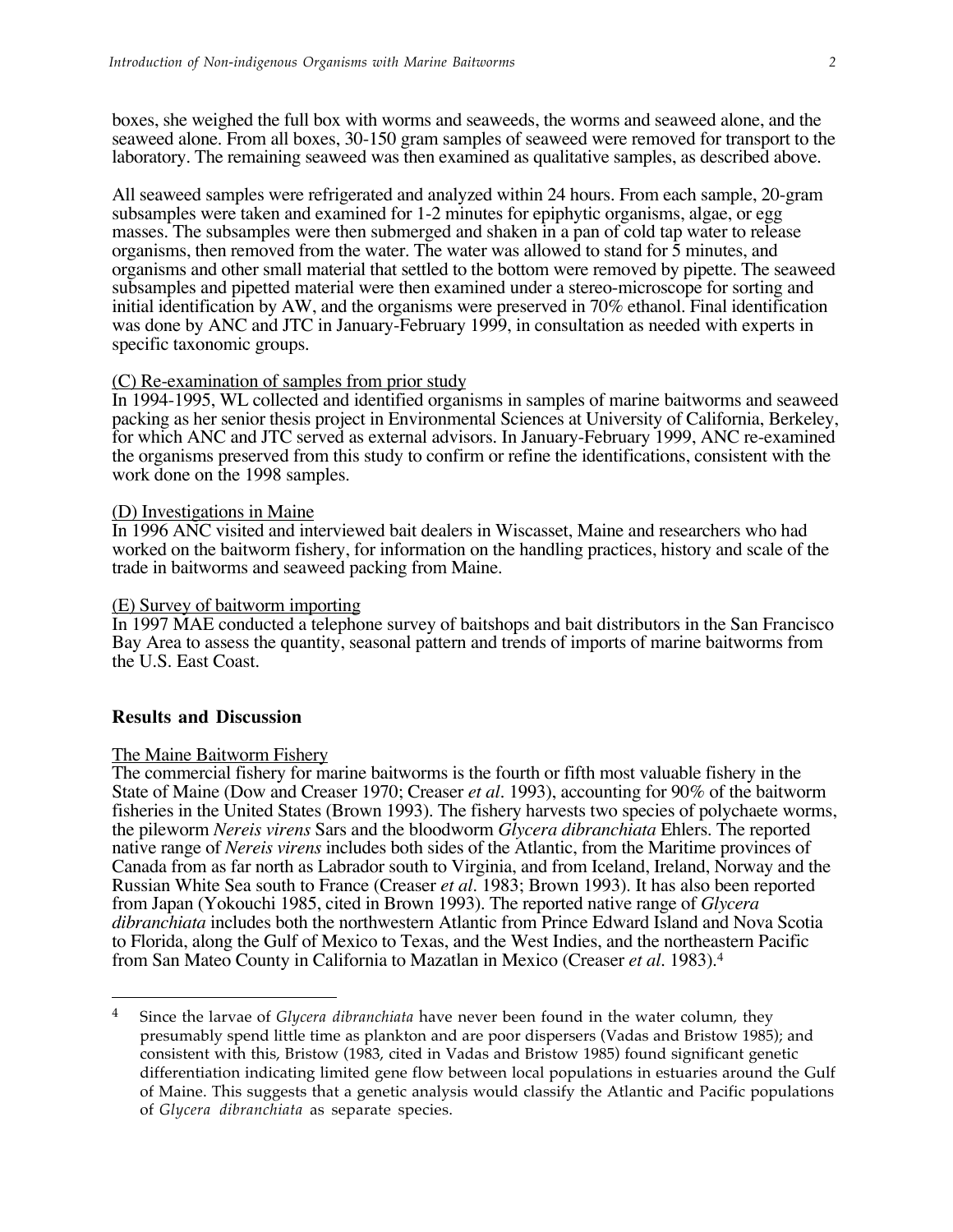A small fishery for these worms started on Long Island, New York in 1921-22, and expanded during the Depression to include the Massachusetts coast north of Boston. In 1993 a large stock of worms was discovered in Boothbay Harbor, Maine in the vicinity of Wiscasset, which quickly became the center of the fishery. In 1937 the Maine Legislature passed its first marine baitworm law, requiring the licensing of worm diggers. A number of restrictive laws were adopted by the state or municipalities from 1937 to 1955, which appear to have been passed in order to protect coastal properties against trespass rather than to manage the fishery. These laws were repealed in 1955 (Creaser *et al.* 1983).

Our investigations indicated that most or all of the marine baitworms imported into California originated from Maine, primarily from the Wiscasset/Boothbay Harbor region, although there has also been a marine baitworm fishery in Canada's Atlantic provinces (Creaser *et al.* 1983; P. Shepherd, pers. comm. 1997).<sup>5</sup> The National Marine Fishery Service and the Maine Department of Marine Resources compile annual data on total landings of baitworms in Maine (in numbers of worms and converted to pounds) and their wholesale value (Creaser *et al.* 1991; Brown 1993), and the State of Maine keeps track of the number of licensed baitworm diggers, seaweed gatherers and baitworm dealers. The number of diggers and the number of worms landed grew from the 1950s to the mid-1970s, then declined, while the dollar value of the fishery has steadily increased (Table 1). There were 94 licensed seaweed gatherers in the baitworm trade in 1991, and 36-52 licensed baitworm dealers each year from 1966 (when licenses were first required) to 1991 (Brown 1993).

| Table 1.                                                                                                                                                               |           | Some statistics on the Maine marine baitworm fishery |                 |                    |  |  |  |  |  |
|------------------------------------------------------------------------------------------------------------------------------------------------------------------------|-----------|------------------------------------------------------|-----------------|--------------------|--|--|--|--|--|
| Data from Creaser et al. (1983) and Brown (1993). Dollar figures are apparently not adjusted for inflation.                                                            |           |                                                      |                 |                    |  |  |  |  |  |
| Annual value of<br>Number of pileworms<br>Number of licensed<br>Number of bloodworms<br>harvested per year<br>Decade<br>worm diggers<br>harvested per year<br>landings |           |                                                      |                 |                    |  |  |  |  |  |
|                                                                                                                                                                        |           |                                                      |                 |                    |  |  |  |  |  |
| 1950s                                                                                                                                                                  | 300-800   | 2-25 million                                         | 3-25 million    | $$0.1-0.8$ million |  |  |  |  |  |
| 1960 <sub>s</sub>                                                                                                                                                      | 800-1200  | $26-33$ million                                      | 26-37 million   | $$0.9-1.8$ million |  |  |  |  |  |
| 1970 <sub>s</sub>                                                                                                                                                      | 1000-1450 | 28-33 million                                        | $16-36$ million | $$2.0-2.8$ million |  |  |  |  |  |

### Marine Baitworms Imported into California

 $\overline{a}$ 

While information on the Maine fishery as a whole is readily available, there appears to be virtually no information available from government agencies in either Maine or California on the annual quantities or value of pileworms and bloodworms shipped as live fishing bait from Maine to California. The State of California appears to have no official knowledge of the fact that the marine baitworms sold in the state come from the Atlantic Coast.6

<sup>&</sup>lt;sup>5</sup> One Bay Area baitshop told WL that they had received some pileworms from New York and another said that they get shipments from Boston, although it's unclear whether these were the points of origin or transhipment points.

<sup>&</sup>lt;sup>6</sup> For example, Collins (1992) reported that other than the importing of oyster seed for aquaculture, the only importing of live marine organisms allowed by California outside of ICES guidelines was the "interstate movement of species within their established range from other west coast states," citing as examples the shipment of "ghost and mud shrimps (genera *Callianassa* and *Upogebia*) and marine annelid worms (Phylum Annelida), between west coast states for use as marine baits." However, as discussed in the text, nearly all the marine annelid worms sold in California baitshops come from the U.S. Atlantic coast, a few come from Southeast Asia, and none appear to come from west coast states. Under California law, either a Standard Importation Permit or a Long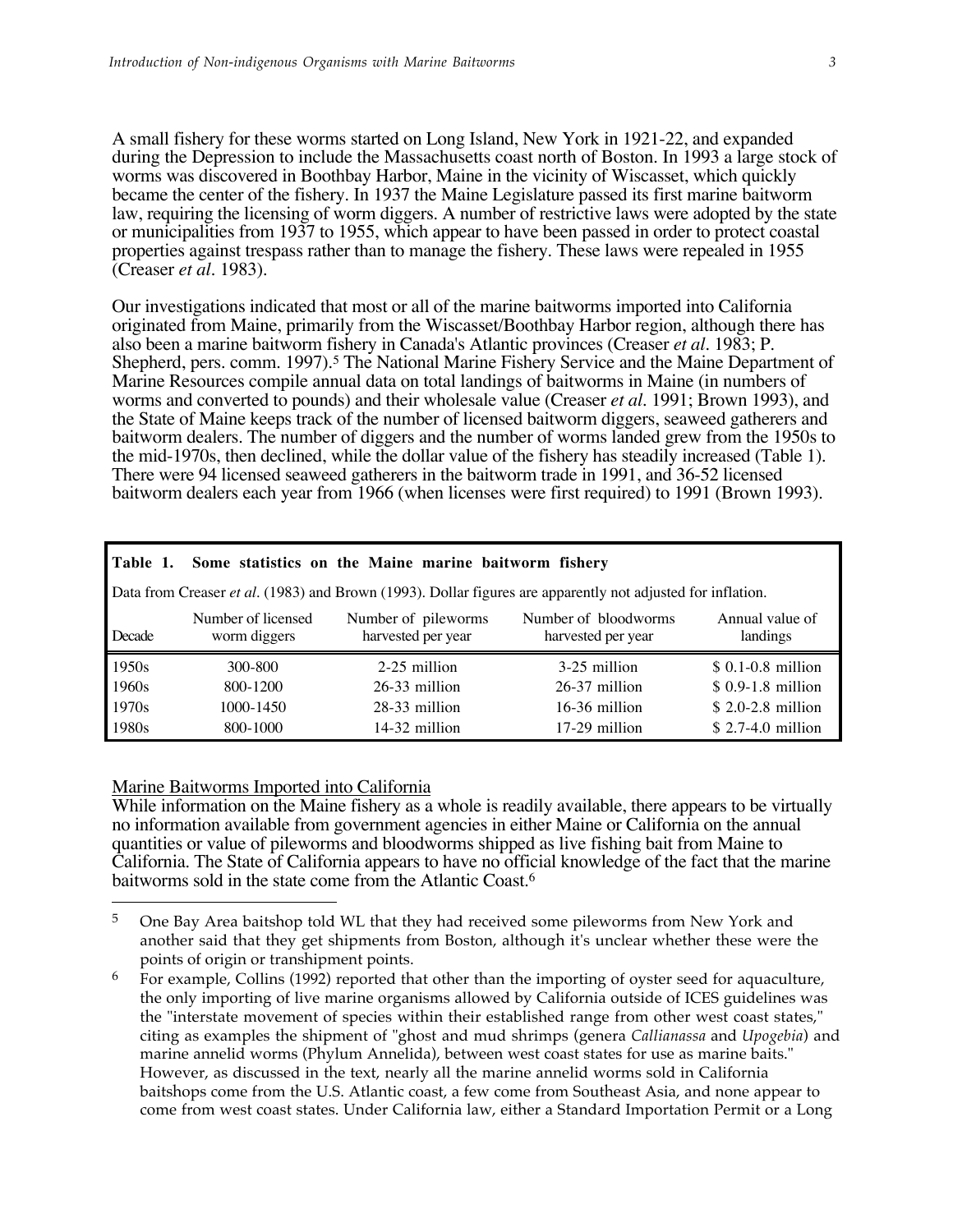Accordingly, we assembled information on the importing of baitworms by interviewing bait dealers in Maine, and bait distributors and baitshop operators in the Bay Area. We interviewed, by telephone or in person, a few bait dealers in Maine, focusing on dealers whom we knew had shipped worms to California. These interviews indicate that these few dealers have shipped about 7,400 to 8,500 boxes per year of pileworms and bloodworms to the Bay Area in recent years (Table 2).

| Table 2. |             | Baitworms shipped to San Francisco Bay Area by Maine baitworm dealers                                                                                                                 |
|----------|-------------|---------------------------------------------------------------------------------------------------------------------------------------------------------------------------------------|
|          | Date /      |                                                                                                                                                                                       |
| Dealer   | Interviewer | Comments                                                                                                                                                                              |
| #1       | 1994 / WL   | Ships about 2,000 boxes/yr of pileworms and 2,000 boxes/yr of bloodworms to Bay                                                                                                       |
|          | 1996 / ANC  | Area. Used to also ship to Sacramento.                                                                                                                                                |
| #2       | 1996 / ANC  | Was the first to ship to California, starting around 1963-64. Now retired.                                                                                                            |
| #3       | 1998 / AW   | Shipped 5,000-6,000 boxes/yr of worms to Bay Area since 1972. The highest volume is<br>in the spring, and the volume is increasing.                                                   |
| #4       | 1998 / AW   | Shipped 400-500 boxes/yr of worms to Bay Area since 1996. Ships more pileworms in<br>the spring, more bloodworms in summer and fall.                                                  |
| #5       | 1998 / AW   | No shipments for last 2 years due to shortage of worms.                                                                                                                               |
| #6       | 1998 / AW   | Began shipping worms to Bay Area about 20 years earlier, but not for the past 3 years due<br>to shipping problems (worms arriving in poor condition because of fewer direct flights). |

Bay Area bait distributors are listed in Appendix 1. None of the distributors we contacted were willing to provide information about the quantities of baitworms they imported.

Most of our interview effort went into a comprehensive survey of Bay Area baitshops (conducted by MAE in 1997). For these interviews we prepared a list of questions (Appendix 2) regarding the numbers and types of baitworms imported and sold, the history, seasonal patterns and trend over time of this trade, and information on what the baitshops did with the seaweed used to pack the worms for shipment. From the Yellow Pages covering the greater Bay Area (Appendix 3), we compiled a list of 103 enterprises listed under "Fishing Bait" (Appendix 4). Three of these were wholesale bait dealers (" bait distributors"), leaving 100 listed baitshops. Nine of these had disconnected telephone numbers with no new number provided. We contacted 78 shops, of which 5 declined to participate. Of the 73 respondents, 41 sold marine baitworms. The data for these are shown in Table 3, and summarized in Table 4.

Term Importation Permit are required to import live marine annelids into the state (Title 14, California Code of Regulations, Section 236. *Importation of Live Aquatic Plants and Animals*); however, in 1997 when we asked the California Department of Fish and Game for a list of the holders of importation permits for marine annelids, we were informed that there were no current permits (R. Collins, pers. comm. 1995).

 $\overline{a}$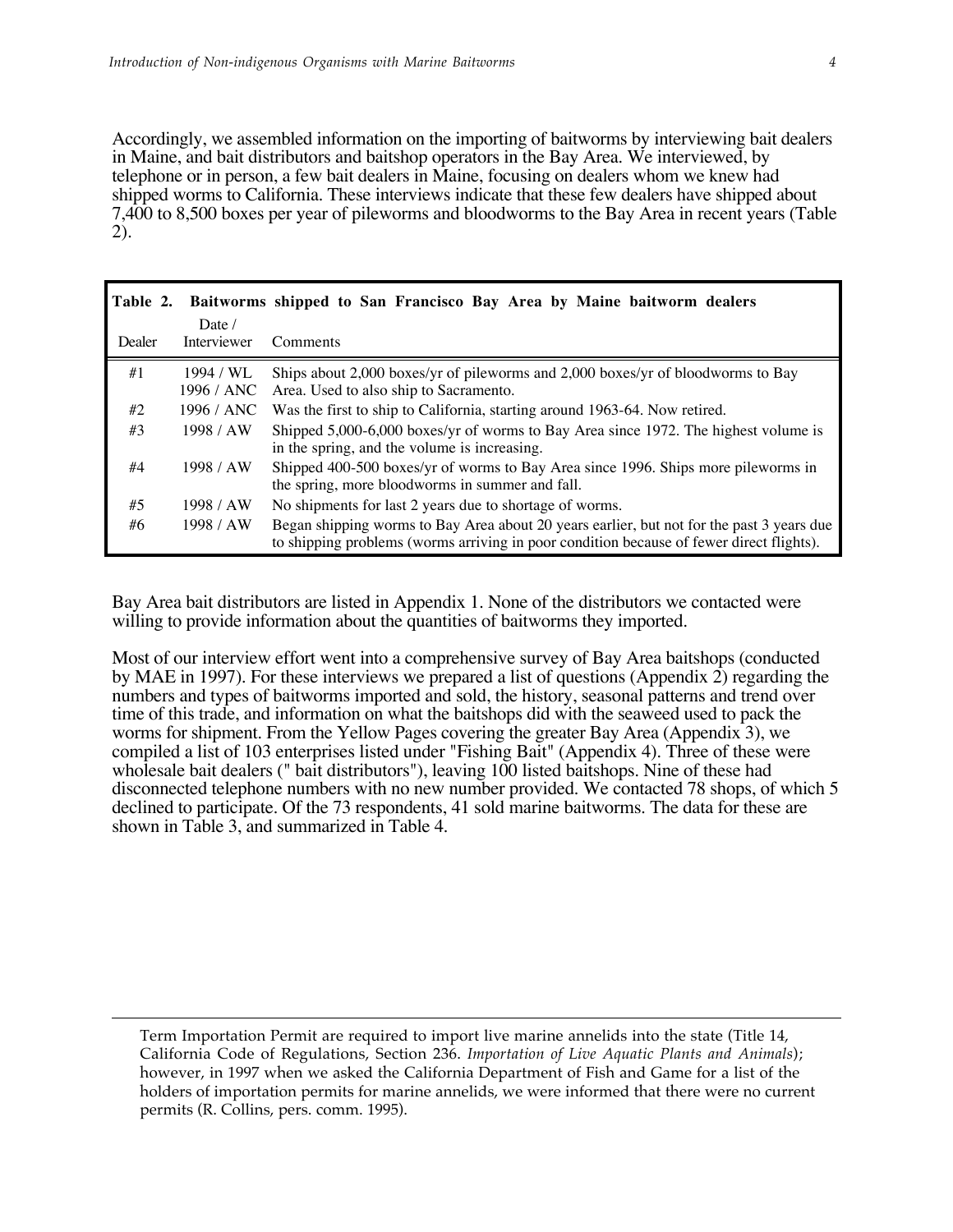| Table 3.       |                 | Baitshop survey data     |                                      |                                     |                              |                                  |                                   |                                         |
|----------------|-----------------|--------------------------|--------------------------------------|-------------------------------------|------------------------------|----------------------------------|-----------------------------------|-----------------------------------------|
| Pile-<br>worms | Blood-<br>worms | High<br>season<br>period | High<br>season<br>imports<br>(bx/wk) | Low<br>season<br>imports<br>(bx/wk) | Annual<br>imports<br>(bx/yr) | Years<br>since start<br>of trade | Trend<br>of sales<br>over<br>time | Provides<br>seaweed<br>to<br>customers? |
| Yes            | Yes             |                          | $\bullet$                            | $\bullet$                           | $\bullet$                    | $\bullet$                        | $\bullet$                         | $\bullet$                               |
| Yes            | Yes             | Mar-Apr                  |                                      |                                     | $\bullet$                    | 10                               | $\boldsymbol{0}$                  | Yes                                     |
| Yes            | No              | Mar-May                  |                                      |                                     | 5                            | $\bullet$                        |                                   |                                         |
| Yes            | Yes             | Apr-Jun                  | 0.33                                 | 0.33                                | 18                           | 30                               | $\boldsymbol{0}$                  | Yes                                     |
| Yes            | No              | Mar-May                  | 1                                    | 0.33                                | 26                           | 35                               | $\bullet$                         | Yes                                     |
| Yes            | Yes             | Mar-May                  | $\bullet$                            | $\bullet$                           | 30                           | 15                               | $\bullet$                         | Yes                                     |
| Yes            | No              | Apr-Jul                  | $\overline{2}$                       | $\boldsymbol{0}$                    | 36                           | 5                                | $\boldsymbol{0}$                  | Yes                                     |
| Yes            | Yes             | Feb-Aug+                 | $\mathbf{1}$                         | $\boldsymbol{0}$                    | 38                           | $\sqrt{2}$                       | $\overline{\phantom{0}}$          | On Req                                  |
| Yes            | No              | May-Jul                  | $\overline{c}$                       | 0.5                                 | 46                           | $20\,$                           | -                                 | Yes                                     |
| No             | Yes             |                          | $\mathbf{1}$                         | $\mathbf{1}$                        | 50                           | $\mathbf{1}$                     | $\bullet$                         | No                                      |
| Yes            | No              | Sep-Oct, Mar-May         | $\mathbf{1}$                         | 1                                   | 52                           | 11                               | $\boldsymbol{0}$                  | Yes                                     |
| Yes            | Yes             | Nov-Jan                  | $\mathbf{1}$                         | $\mathbf{1}$                        | 52                           | 10                               | $\boldsymbol{0}$                  | Yes                                     |
| Yes            | Yes             | May-Aug                  | $\mathbf 2$                          | $\mathbf{1}$                        | 70                           | $\mathbf{1}$                     | $\boldsymbol{0}$                  | Yes                                     |
| Yes            | Yes             | Feb-Aug                  | $\overline{c}$                       | $\mathbf{1}$                        | 74                           | 15                               | $\boldsymbol{0}$                  | Yes                                     |
| Yes            | No              | Mar-Aug                  | 3                                    | 0.5                                 | 91                           | 8                                | -                                 | Yes                                     |
| Yes            | No              | Apr-Jul                  | 4.5                                  | 0.5                                 | 95                           | $\mathbf{1}$                     | $\ddot{}$                         | Yes                                     |
| Yes            | Yes             | Mar-Jun                  | $\sqrt{2}$                           | $\sqrt{2}$                          | 104                          | 7                                | $\boldsymbol{0}$                  | Yes                                     |
| Yes            | No              | Mar-Jul                  | $\overline{2}$                       | $\overline{2}$                      | 104                          | 4                                |                                   | Yes                                     |
| Yes            | No              | Nov-Jan                  | $\overline{2}$                       | $\overline{2}$                      | 104                          | $\bullet$                        | $\bullet$                         | Yes                                     |
| Yes            | No              | Nov-Jan                  | $\overline{c}$                       | $\overline{c}$                      | 104                          | 7                                | $\boldsymbol{0}$                  | On Req                                  |
| Yes            | Yes             | Nov-Jan                  | $\overline{c}$                       | $\overline{2}$                      | 104                          | 30                               |                                   | On Req                                  |
| Yes            | Yes             | May-Sep                  | $\overline{c}$                       | $\,1$                               | 110                          | 32                               | $\bullet$                         | Yes                                     |
| Yes            | Yes             | May-Aug                  | $\overline{\mathbf{3}}$              | $\overline{c}$                      | 122                          | $\bullet$                        | $\boldsymbol{0}$                  | Yes                                     |
| Yes            | Yes             | May-Aug                  | 5                                    | $\mathbf{1}$                        | 124                          | 5                                | $\mathbf{0}$                      | Yes                                     |
| Yes            | Yes             | May-Jul                  | 2.5                                  | 2.5                                 | 130                          | 10                               | $\boldsymbol{0}$                  | Yes                                     |
| Yes            | Yes             | May-Sep                  | 5                                    | $\mathbf{1}$                        | 140                          | 23                               | $\bullet$                         | Yes                                     |
| Yes            | Yes             | May-Jul                  | 5                                    | $\overline{c}$                      | 146                          | 8                                |                                   | Yes                                     |
| Yes            | Yes             | May-Jul                  |                                      | $\bullet$                           | 150                          | 7                                | $\bullet$                         | Yes                                     |
| Yes            | Yes             | Jun-Sep                  | 6.5                                  | 1                                   | 151                          | 35                               | $\bullet$                         | Yes                                     |
| Yes            | Yes             | Seasonal                 | $\mathfrak{Z}$                       | $\mathfrak{Z}$                      | 156                          | 15                               | $+$                               | Yes                                     |
| Yes            | Yes             | Feb-Jun                  | 5                                    | $\overline{c}$                      | 170                          | 24                               |                                   | Yes                                     |
| Yes            | Yes             | Mar-May+                 | $\overline{7}$                       | $\overline{c}$                      | 194                          | 25                               |                                   | Yes                                     |
| Yes            | Yes             | Mar-Nov                  | 5                                    | $\sqrt{2}$                          | 209                          | 6                                |                                   | Yes                                     |
| Yes            | Yes             | Mar-May                  | $10\,$                               | $\overline{7}$                      | 244                          | 20                               | $\mathbf{0}$                      | Yes                                     |
| Yes            | Yes             | Mar-May                  | $20\,$                               | $\boldsymbol{0}$                    | 260                          | $18\,$                           |                                   | No                                      |
| Yes            | Yes             | Sep-Jan                  | 5                                    | 5                                   | 260                          | $\sqrt{6}$                       | $\ddot{}$                         | Yes                                     |
| Yes            | Yes             | Nov-Jan                  | 5                                    | 5                                   | 260                          | 15                               | $\boldsymbol{0}$                  | Yes                                     |
| Yes            | Yes             | Aug-Oct                  | 5                                    | $\overline{4}$                      | 316                          | 35                               | $\pm$                             | Yes                                     |
| Yes            | Yes             | Mar-Aug                  | 4.5                                  | 12.5                                | 442                          | 12                               |                                   | Yes                                     |
| Yes            | Yes             | Apr-Aug                  |                                      | $\bullet$                           | 450                          | 25                               | $+$                               | Yes                                     |
| Yes            | Yes             | Mar-Jun                  | 14                                   | $\tau$                              | 490                          | 32                               |                                   | Yes                                     |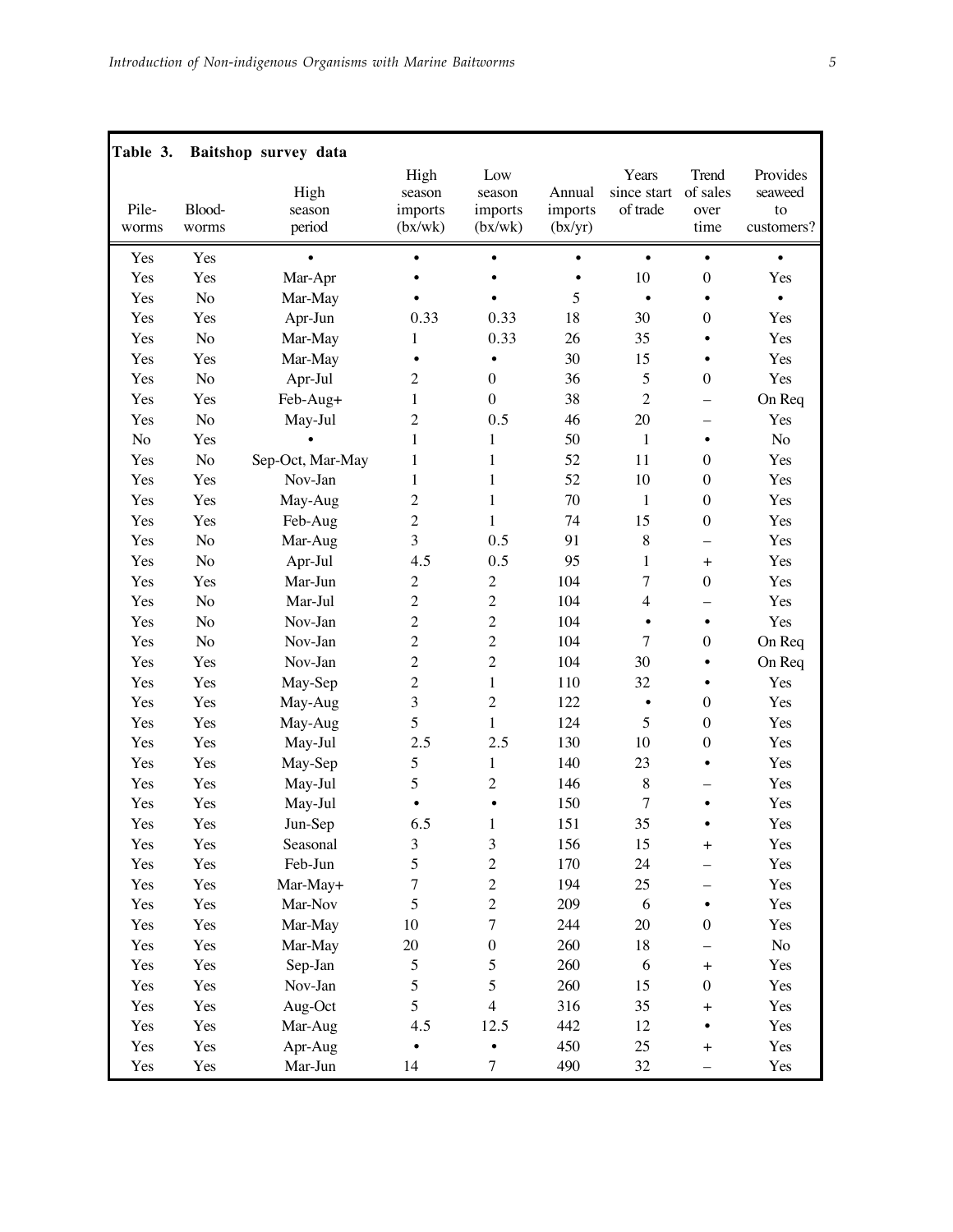| Table 4. Summary of survey responses   |     |                                                |
|----------------------------------------|-----|------------------------------------------------|
| <b>Baitshop Category</b>               | #   | Relevant percentages                           |
| Listed in Bay Area yellow pages        | 100 |                                                |
| Disconnected telephone number          | 9   |                                                |
| Contacted                              | 78  | 78% of Listed shops                            |
| Declined to Answer                     | 5.  | 6% of Shops contacted                          |
| Responded                              | 73  | 94% of Shops contacted                         |
| Carries Bloodworms or Pileworms        | 41  | 56% of Shops that responded                    |
| Pileworms only                         | 40  | 55% of Respondents, 98% of Shops selling worms |
| <b>Bloodworms</b> only                 | 31  | 42% of Respondents, 76% of Shops selling worms |
| Answered question on Annual Imports    | 39  | 95% of Shops selling worms                     |
| Answered question on Sales Trend       | 28  | 68% of Shops selling worms                     |
| Increasing $(+)$                       | 5.  | 18% of Shops answering question                |
| Stable $(0)$                           | 14  | 50% of Shops answering question                |
| Decreasing $(-)$                       | 9   | 32% of Shops answering question                |
| Answered question on Providing Seaweed | 39  | 95% of Shops selling worms                     |
| Provides to customers                  | 34  | 87% of Shops answering question                |
| Provides when asked                    | 3   | 8% of Shops answering question                 |
| Does not provide                       |     | 5% of Shops answering question                 |

Of the shops that sell marine baitworms, nearly all (98%) sell pileworms and about three-quarters sell blood worms. On average, the shops had been selling these baitworms for 15 years. Nineteen percent of the shops that answered had sold these baitworms for more than 30 years, with the longest being about 35 years (i.e. since around 1962). This is consistent with the information from our interviews of Maine baitworm dealers, in which one dealer (recommended as a reliable source on the history of the trade) stated that baitworm shipments to California had begun around 1963- 64. The published literature is less informative: the earliest reference we found to the start of the California trade was a statement by Creaser and Dow (1983) that it was "relatively new".

Creaser and Dow (1983) reported that there were two peak seasons for shipping baitworms from Maine to California, from February to May or June, and from September to November, with fewer worms shipped during the summer because of the risk of high mortalities during shipping due to high temperatures and flight delays. The bait dealers we interviewed in Maine confirmed that they have significant concerns about mortality during cross-country shipping, which have grown as the airlines implemented hub systems and direct flights from Boston to San Francisco became scarce. We graphed seasonality of baitworm commerce in the San Francisco Bay Area as the percentage of baitshops that list any particular month as part of the high season (Fig. 1). Sales of marine baitworms peak in March to June, but remain fairly high into August, and there is a very small latefall peak.

From the interview data we estimated the number of boxes of baitworms shipped annually into the Bay Area. The 39 baitshops answering the question estimated that together they import 5,727 boxes of pileworms and bloodworms from the U.S. East Coast each year (Table 3, sum of Annual Imports column), most or all of which originated from Maine. Forty-one out of 73 responding shops carry imported marine baitworms, and there were 100 baitshops listed in the Bay Area yellow pages.7 Multiplying, we obtain an estimate of :

 $\overline{a}$ 

<sup>&</sup>lt;sup>7</sup> The listed telephone numbers of  $10\%$  of the baitshops that we tried to reach had been disconnected and the telephone service did not provide forwarding numbers. Since some or most of these shops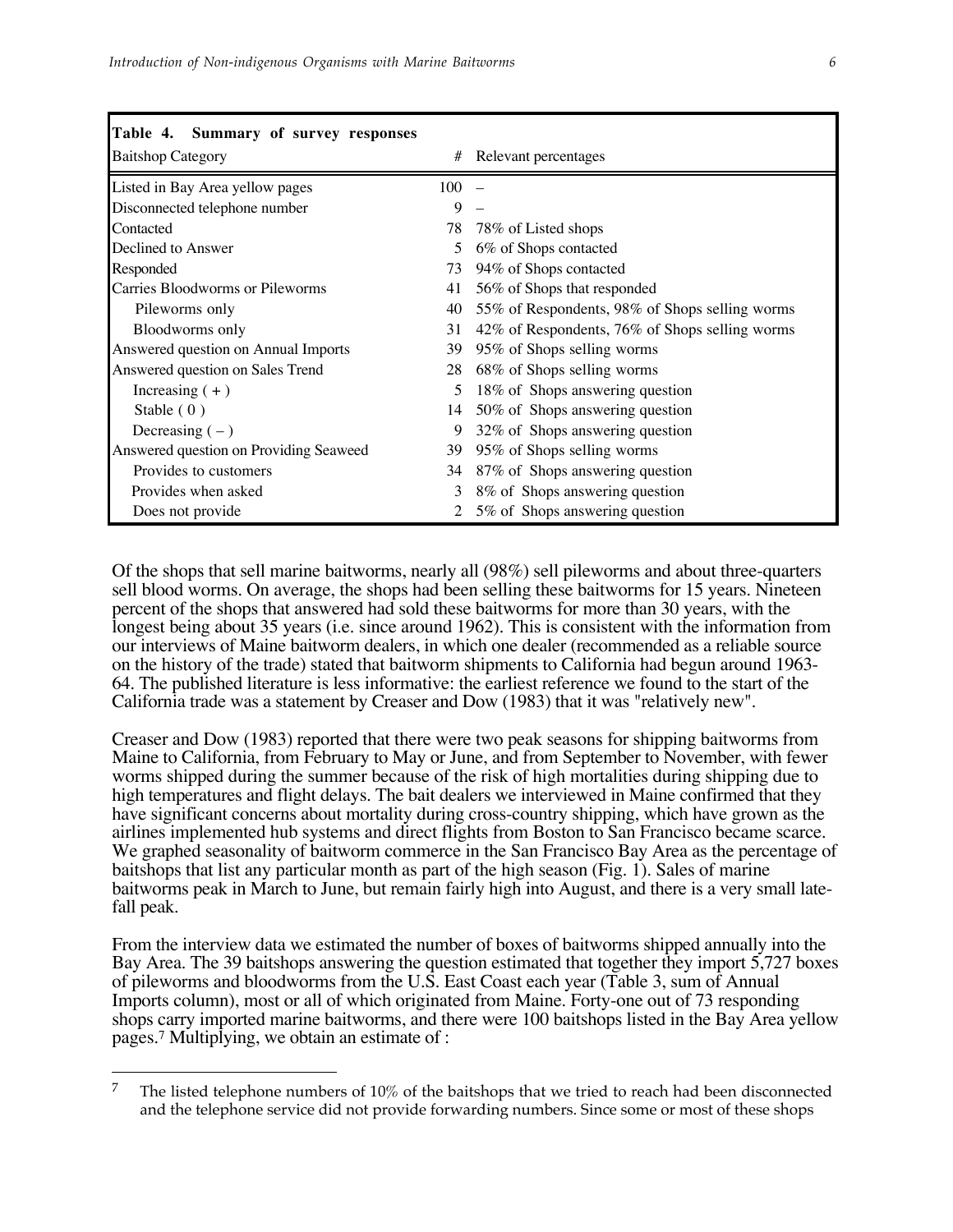

 $(5,727 \div 39)$  x  $(41 \div 73)$  x  $100 = 8,250$  boxes imported/year.

This agrees with our earlier estimate of 7,400 to 8,500 boxes per year currently being shipped to California by six baitworm dealers in Maine (Table 2). However, as there may be other Maine bait dealers shipping worms from Maine to the Bay Area, this latter range is likely to be an underestimate; since there are typically between 36 and 52 licensed Maine baitworm dealers in any given year (Brown 1993), it could be a substantial underestimate; but because we purposefully interviewed dealers whom we were told were the main shippers of baitworms to California, it may not be. In the end it may be fair to say that there are probably at least 8,000 boxes of pileworms or bloodworms shipped into the Bay Area in a typical year, and possibly a good deal more. In terms of trends, half of the responding shops felt their sales volume was stable, while about a third saw it as declining, and one-sixth said it was increasing.

### Seaweed Imported with Baitworms

 $\overline{a}$ 

Baitshops in the San Francisco Bay Area typically sell marine baitworms by the dozen or halfdozen worms, usually packed in small cartons with some of the Atlantic seaweed that the worms had been shipped in from Maine. Our observations in Maine and California, the interviews we conducted with bait dealers and researchers in Maine, and most of the published literature (e.g. Pettibone 1963; Creaser *et al.* 1983) indicate that the seaweed used for packing consists almost

had probably gone out of business this would tend to make our estimate an overestimate. On the other hand, we know of a couple of baitshops in the area that are not listed under "Fishing Bait" in the Yellow Pages, and any baitshops that had opened since the Yellow Pages were printed would also not be listed, and this would tend to make our estimate an underestimate.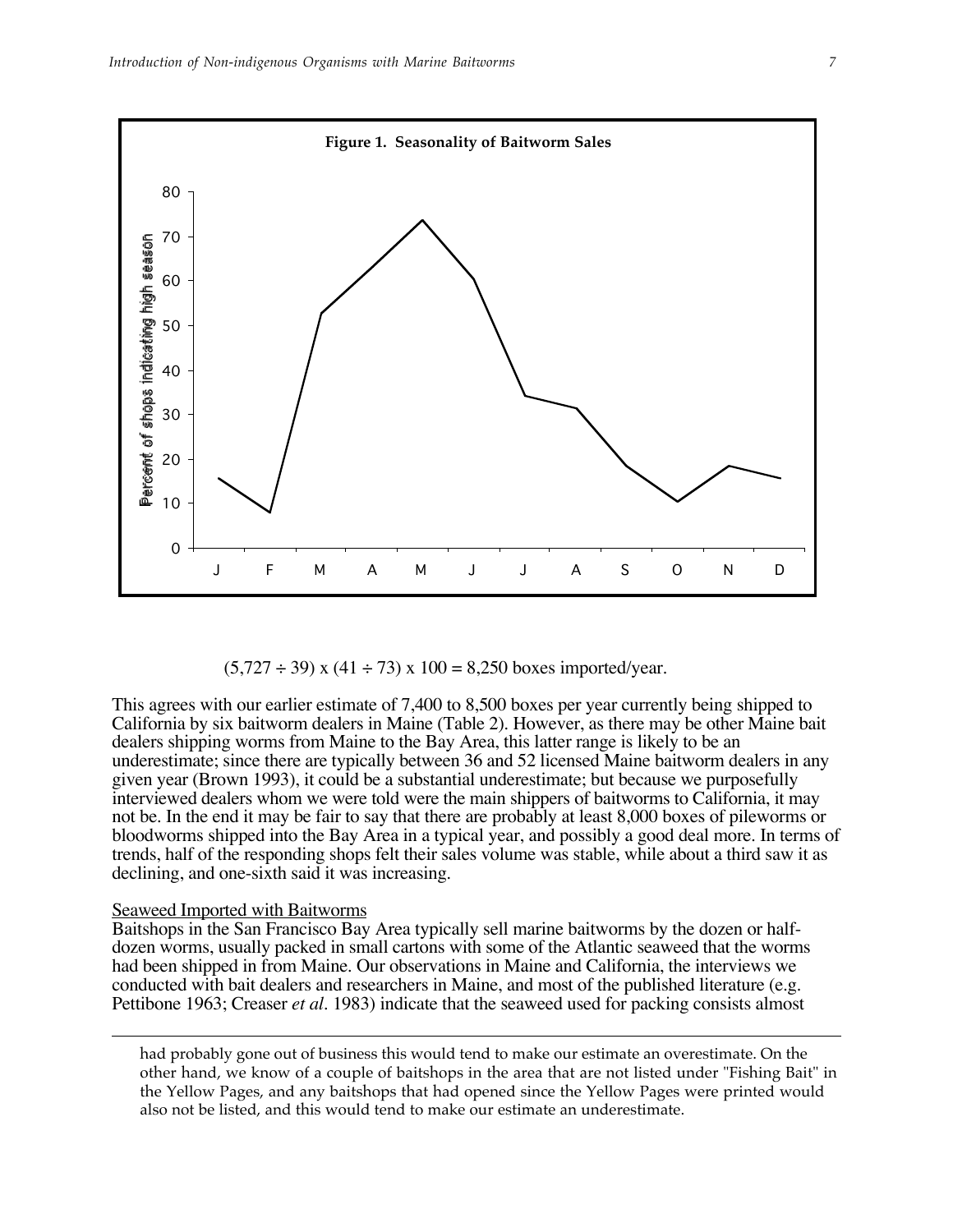$\overline{a}$ 

entirely of the brown rockweed *Ascophyllum nodosum*, 8 although Carlton (1979, 1992) reported also finding another common Atlantic rockweed, *Fucus vesiculosus*, in the packing of marine baitworms shipped to Newport Bay, California, and Creaser *et al.* (1983) reported that the green seaweed *Ulva* sp., called sea lettuce, has sometimes been used for packing worms from Prince Edward Island in Canada, where *A. nodosum* is not available in suitable quantities. The native range of *A. nodosum* is from the Canadian Arctic to Delaware and from Russia to Portugal `(Schneider and Searles 1991).9

Most of the shops (87%) that we interviewed in 1997 sold baitworms packed in *Ascophyllum*, although a few did not and a few others provided seaweed when the customer asked for it. All four of the shops interviewed by Lau (1995) stated that they sold the baitworms pcked in seaweed, using all of the seaweed that arrived in the shipping boxes in the process.

To estimate the amount of seaweed imported, Lau (1995) purchased or received retail cartons of baitworms from Bay Area baitshops, each of which contained six worms and some seaweed packing. The mean weight of seaweed per six-worm carton was 44.3±19.5 (S.D.) g for pileworms  $(n = 4$  cartons) and  $46.0\pm 2.8$  g for bloodworms (n = 2). Assuming all the worms and seaweed in the shipping boxes are sold in such cartons,10 these figures correspond to a mean weight of seaweed per shipping box of 923 g for pileworms, 1,917 g for bloodworms, and 1,255 g overall.<sup>11</sup> In 1998 we directly weighed the seaweed in shipping boxes that had recently arrived at Bay Area baitshops, and found the weight of seaweed per shipping box to average 1,158±378 g for pileworms (n = 5 boxes),  $997\pm149$  g for bloodworms (n = 4), and  $1,1\overline{18}\pm291$  g overall (n = 11) (Table 5). Combining both sets of measurements yields a mean weight of seaweed per shipping box of  $1,166\pm414$  g overall.

<sup>8</sup> Some authors have reported the seaweed packing to include both *A. nodosum* (sometimes as *A. nodosum* f. *scorpiodes*) and *A. mackaii* (sometimes spelled *mackii* or *machaii*) (e.g. Carlton 1979; Creaser *et al.* 1983; Brown 1993), but *mackaii* is now usually considered to be a form or ecophenotype of *A. nodosum* rather than a separate species.

<sup>9</sup> *Ascophyllum nodosum* had occasionally been collected south of Delaware as far as North Carolina as loose drifting plants, but never as attached plants; however, it has now been found attached in at least three sites in North Carolina since 1976 (Humm 1979; Schneider and Searles 1991). This southward range extension may have resulted from *Acophyllum* shipped south with baitworms. Orris (1980) reported that *Ascophyllum* which was probably discarded bait-packing seaweed had been collected many times in Chesapeake Bay.

The assumption that all the baitworms and packing seaweed received by baitshops are sold to anglers is clearly not fully accurate. For example, as noted above we sometimes observed worms that were in poor condition or were dead and decaying in shipping boxes that had been received by the baitshops several days to a week earlier. These worms and often the seaweed they were contained in were likely discarded by the baitshops rather than sold to anglers. Where baitshops are located on piers over the water, this material might sometimes be discarded into the water along with any remaining living organisms; but in most cases it is probably discarded to a trash container and ultimated disposed of in a landfill. Thus this assumption probably leads to a modest overestimate of the amount of seaweed and number of organisms that are released into the water.

<sup>11</sup> Recall that there are 125 pileworms or 250 bloodworms per shipping box. Bait dealers in Maine may use a different quantity or weight of seaweed per box when packing pileworms vs. bloodworms for shipment. It has been reported that some dealers prefer to use drier, lighter-colored, or coarsertextured *Ascophyllum* for packing pileworms than for packing bloodworms (Creaser *et al.* 1983).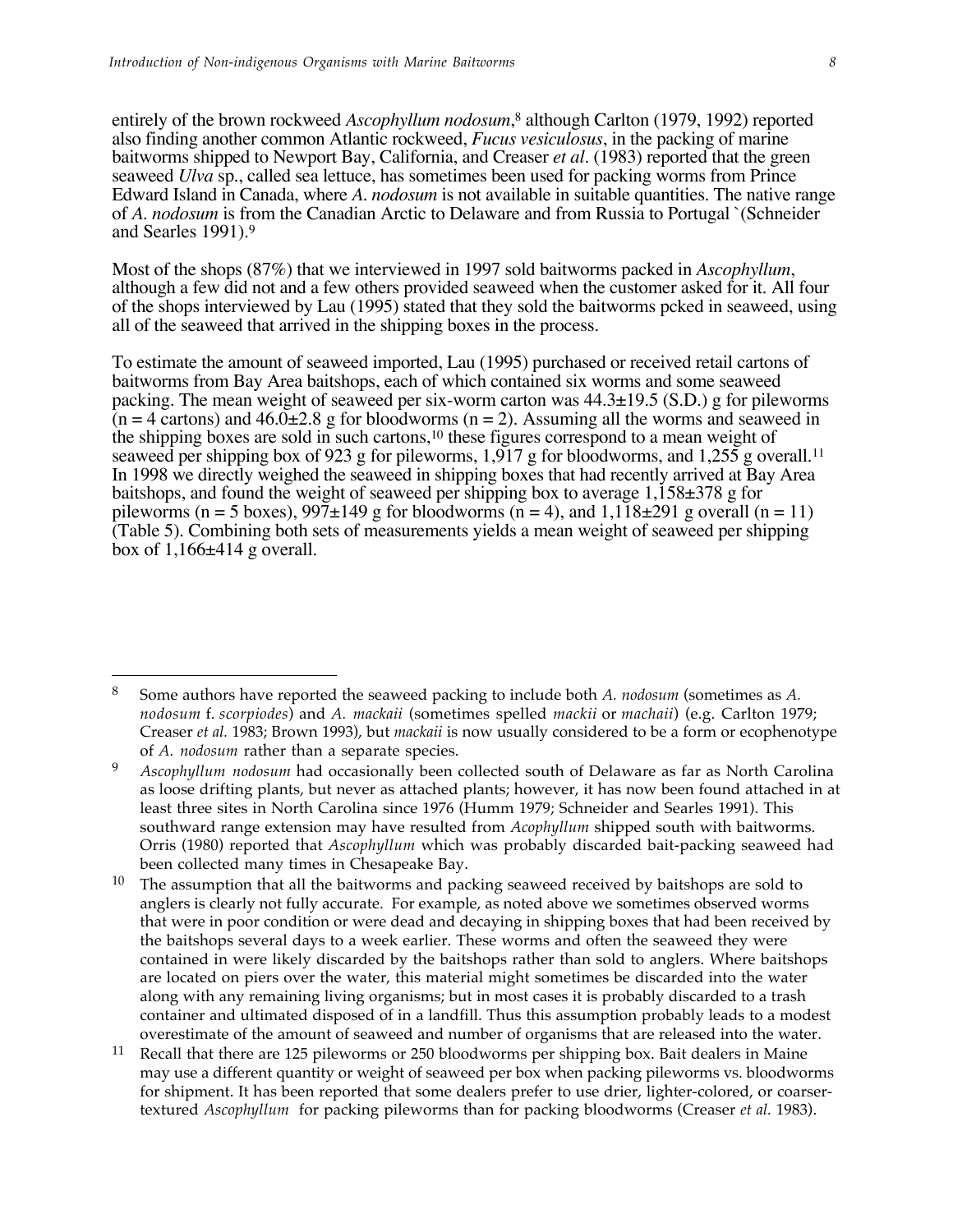| Baitshop | Date     | Worms                | Weight of<br>whole<br>box(g) | Weight of<br>worms & seaweed<br>(g) | Weight of<br>seaweed<br>only (g) | Hours since<br>delivery |
|----------|----------|----------------------|------------------------------|-------------------------------------|----------------------------------|-------------------------|
| #1       | 08/25/98 | pileworms            | 2084                         | 1476                                |                                  | 3                       |
| #1       | 10/12/98 | bloodworms           | 2122                         | 1610                                | 1024                             | 24                      |
| $#2*$    | 09/22/98 | 9                    |                              |                                     | 1033                             | 24-48                   |
| $#2*$    | 09/22/98 | pileworms            |                              |                                     | 1437                             | 24-48                   |
| $#2*$    | 09/22/98 | ?                    |                              |                                     | 1485                             | 24-48                   |
| $#2*$    | 09/22/98 | pileworms            |                              |                                     | 1683                             | 24-48                   |
| $#2*$    | 09/22/98 | pileworms            |                              |                                     | 918                              | 24-48                   |
| #3       | 09/24/98 | pileworms            | 1912                         | 1386                                | 853                              | 4                       |
| #4       | 09/28/98 | bloodworms           | 2186                         | 1698                                | 1152                             | 24                      |
| #4       | 09/28/98 | pileworms            | 2075                         | 1420                                | 897                              | 24                      |
| #4       | 09/28/98 | bloodworms           | 2061                         | 1515                                | 1017                             | 24                      |
| #4       | 10/05/98 | bloodworms           | 1804                         | 1235                                | 794                              | $\overline{2}$          |
|          |          | mean for pileworms:  | 2024                         | 1427                                | 1158                             | 23.2                    |
|          |          | mean for bloodworms: | 2043                         | 1515                                | 997                              | 18.5                    |
|          |          | overall mean:        | 2035                         | 1477                                | 1118                             | 23.8                    |

### Organisms Imported in Seaweed Packing

 $\overline{a}$ 

Appendices 5 and 6 describe the qualitative and quantitative samples taken in this study. The taxa identified from these samples and in previous examinations of pileworm and bloodworm shipments arriving in California are listed in Appendix 7. These include at least 38 distinct species imported in addition to the baitworms and the seaweed used for packing, including one fungus, four algae and 30 invertebrates. Several invertebrates occurred frequently in these samples, including a sabellid worm (*Fabricia sabella*), three periwinkles, (*Littorina* spp.), a mussel (*Mytilus edulis*), four species of mites, three species of harpacticoid copepods, an isopod (*Jaera marina*) and an amphipod (*Hyale nilssoni*).

We estimated the number of baitworms and the amount of packing seaweed imported into the Bay Area each year based on our surveys, and then calculated the numbers of additional organisms imported and released into the Bay and nearby coastal waters, based on:

- the organisms' abundance in the quantitative samples taken in 1994-9512 and 1998 (Appendix 8),
- an estimate of at least 8,000 boxes of marine baitworms shipped to the Bay Area each year (see text above), • an estimate of an average of 1,166 grams of seaweed used as packing in each shipping box
- (see text above), and Lau's (1995) angler survey indicating that angler's discard at least 30% of the seaweed
- packing into the water or the intertidal zone.13

<sup>&</sup>lt;sup>12</sup> Lau (1995) separately examined the baitworms and the seaweed packing for other organisms, and found a few small specimens of *Littorina obtusata*, *Hyale nilssoni* and a copepod adhered to the baitworms by secretions or surface tension. We did not include these in our main estimate of the number of organisms per shipping box.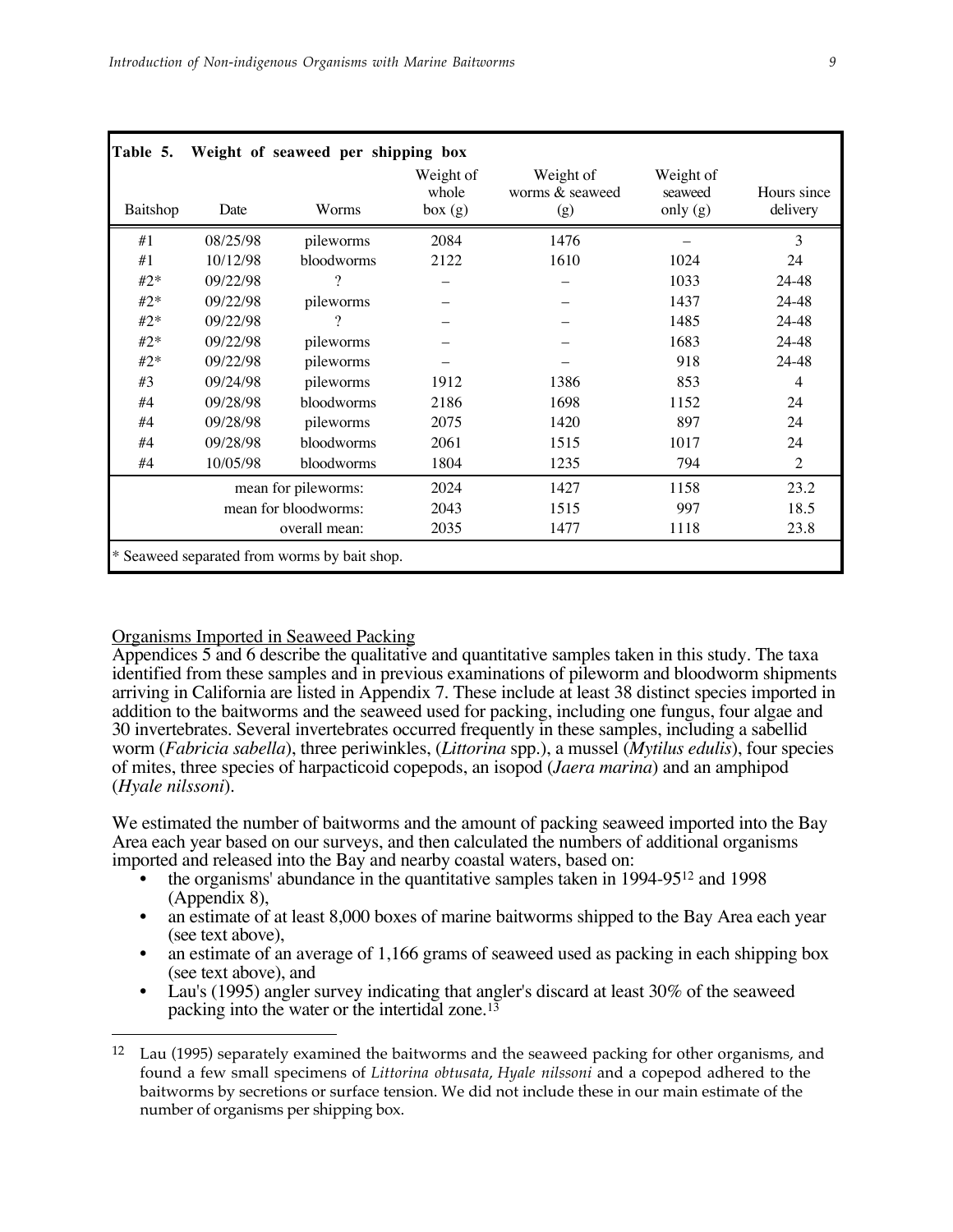$\overline{a}$ 

In all, we estimate that over 700,000 pileworms and over 600,000 bloodworms are imported into the San Francisco Bay Area from the U.S. East Coast each year.14 Although 40% of the anglers interviewed by Lau (1995) reported that they discarded their left-over baitworms into the water, we have no data on what fraction of the purchased bait is typically left over, and so cannot estimate how many end up in the Bay. However, it must be a significant number.<sup>15</sup>

As packing for these baitworms, over 9 metric tons of the Atlantic seaweed *Ascophyllum nodosum* are imported into the San Francisco Bay Area each year, of which nearly 3 metric tons are dumped into the Bay. We estimate that along with this seaweed more than a million invertebrates from the Atlantic Ocean (other than the baitworms themselves) are released into the Bay each year, including hundreds of thousands each of mites, amphipods and isopods, tens of thousands each of copepods, snails, mussels and polychaete worms, plus large numbers of nematode worms (Table 6).

<sup>&</sup>lt;sup>13</sup> Lau interviewed 20 anglers who used marine baitworms how they disposed of their left-over worms and seaweed. Although the number of interviewees was small, our observations that on virtually any day one can collect clumps of fresh *Ascophyllum* along the shore near dozens of popular fishing sites on the Bay, or frequently find baitworm cartons containing *Ascophyllum* abandoned in the intertidal zone at many of these sites, suggests that the amount of *Acophyllum* discarded into the Bay is substantial.

<sup>&</sup>lt;sup>14</sup> To make these estimates we assumed that each baitshop that reported selling both pileworms and bloodworms imported an equal number of each; and then proceeded as we did above to extrapolate from the surveyed baitshops to all baitshops in the Bay Area.

<sup>15</sup> As noted above in Footnote 4, the bloodworm *Glycera dibranchiata* is said to inhabit both coasts of North America, but its weak dispersing ability and the presence of detectable genetic differences between populations in the Gulf of Maine suggest that native populations in the Atlantic and Pacific are probably sufficiently distinct genetically to be considered separate species. We suggest that it would be worthwhile to examine the genetic structure of *G. dibranchiata* populations in San Francisco Bay and other areas in California that receive shipments of East Coast baitworms, to determine if genes typical of *G. dibranchiata* from the U.S. East Coast, and more specifically genes typical of *G. dibranchiata* from Boothbay Harbor or other major baitworm-exporting areas, are present on the Pacific Coast.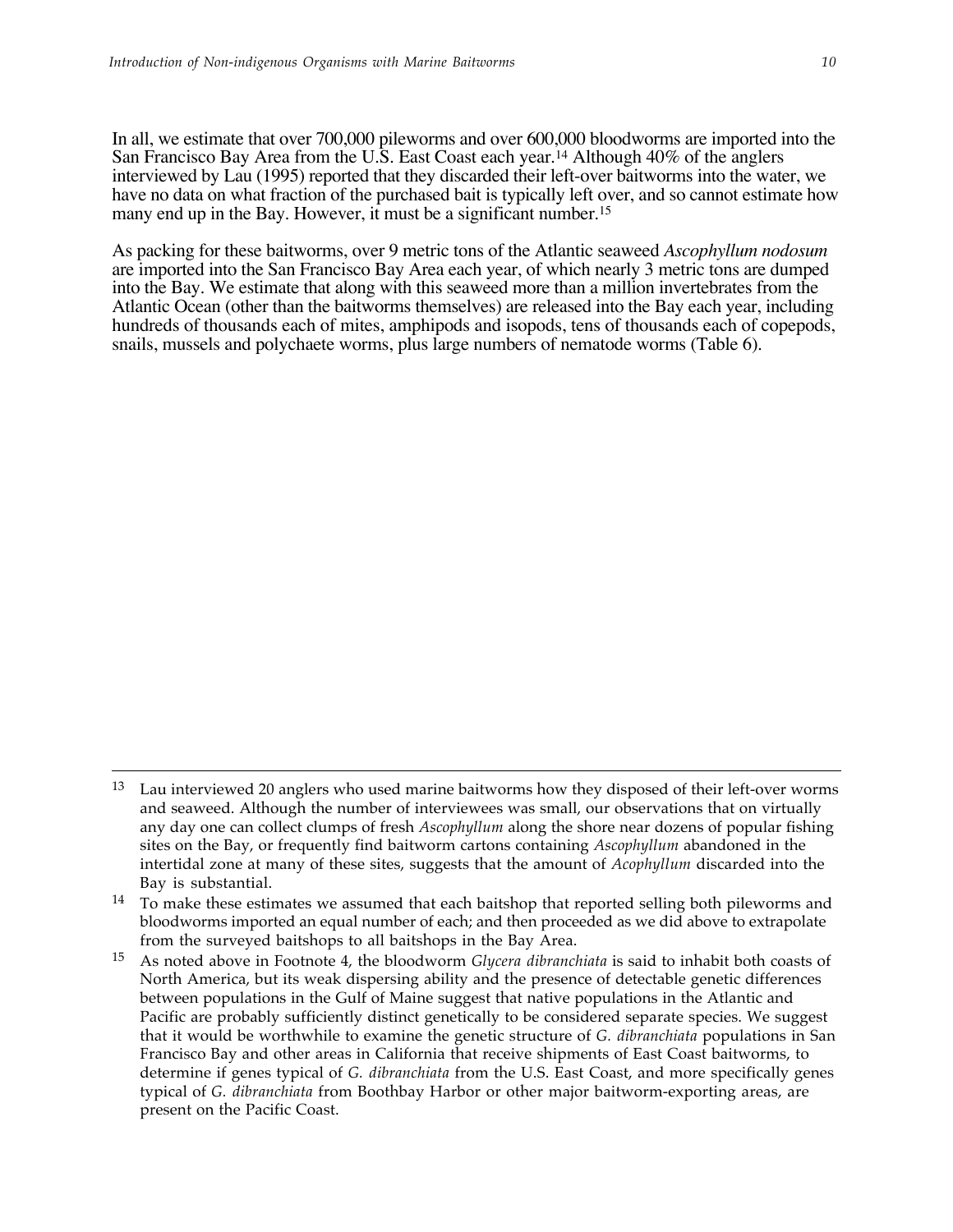|                                                        | Mean number<br>(or weight)<br>per shipping box | Amount imported<br>into Bay Area<br>each year | Amount released into Bay<br>or nearby coastal waters<br>each year |
|--------------------------------------------------------|------------------------------------------------|-----------------------------------------------|-------------------------------------------------------------------|
| Phaeophyta<br>Ascophyllum nodosum                      | $1,166$ grams                                  | 9.3 metric tons                               | 2.8 metric tons                                                   |
| Annelida                                               |                                                |                                               |                                                                   |
| Nereis virens                                          | 125                                            | 720,000                                       | $\overline{?}$                                                    |
| Glycera dibranchiata                                   | 250                                            | 620,000                                       | $\gamma$                                                          |
| Fabricia sabella                                       | 7                                              | 59,000                                        | 18,000                                                            |
| Mollusca                                               |                                                |                                               |                                                                   |
| Littorina littorea                                     | 5                                              | 37,000                                        | 11,000                                                            |
| Littorina obtusata *                                   | 24                                             | 193,000                                       | 58,000                                                            |
| Littorina saxatilis                                    | 6                                              | 45,000                                        | 13,000                                                            |
| Mytilus edulis                                         | 8                                              | 66,000                                        | 20,000                                                            |
| Arthropoda                                             |                                                |                                               |                                                                   |
| Acarina (4 species)                                    | 136                                            | 1,090,000                                     | 326,000                                                           |
| Copepoda $(3 \text{ species})$ *                       | 30                                             | 237,000                                       | 71,000                                                            |
| Jaera marina                                           | 45                                             | 362,000                                       | 109,000                                                           |
| Hyale nilssoni *                                       | 98                                             | 785,000                                       | 235,000                                                           |
| All invertebrates other than<br>baitworms and Nematoda | 484                                            | 3,870,000                                     | 1,160,000                                                         |

from the seaweed prior to sampling. If the numbers in this table are revised to account for these (Appendix 9), then the estimated numbers released into the Bay each year are about 74,000 each for the snail *Littorina obtusata* and copepods, 274,000 for the amphipod *Hyale nilssoni*, and just over 1.2 million for all invertebrates except nematodes.

### The Establishment of Non-indigenous Organisms

We have identified four Atlantic organisms that may have been temporarily or permanently established in San Francisco Bay as a result of the importing and sale of marine baitworms from Maine, which as discussed above apparently began around 1962-64.

*Littorina littorea* is a large periwinkle from the northeastern Atlantic that became established in the western Atlantic by the 19th century, where field experiments suggest that it has modified or reduced mudflat and saltmarsh habitat in protecetd coastal waters (Bertness 1984). It has been collected in San Francisco Bay several times since 1968 (Carlton 1969; unpublished data). During two periods in 1968-70 and 1976-77, several individuals of this species were collected over many months time, each time in a relatively small portion of the Bay (Table 7), suggesting that a population had become locally established. Neither of these populations appear to have persisted, however, and *L. littorea* does not appear to be presently established in San Francisco Bay. We found *L. littorea* to be very common in the *Ascophyllum nodosum* growing in the intertidal zone near Wiscasset, Maine; we observed many *L. littorea* being packed along with *Ascophyllum* into baitworm shipping boxes in Wiscasset; and we found *L. littorea* to be abundant in our qualitative and quantitative samples of baitworm shipments arriving in California.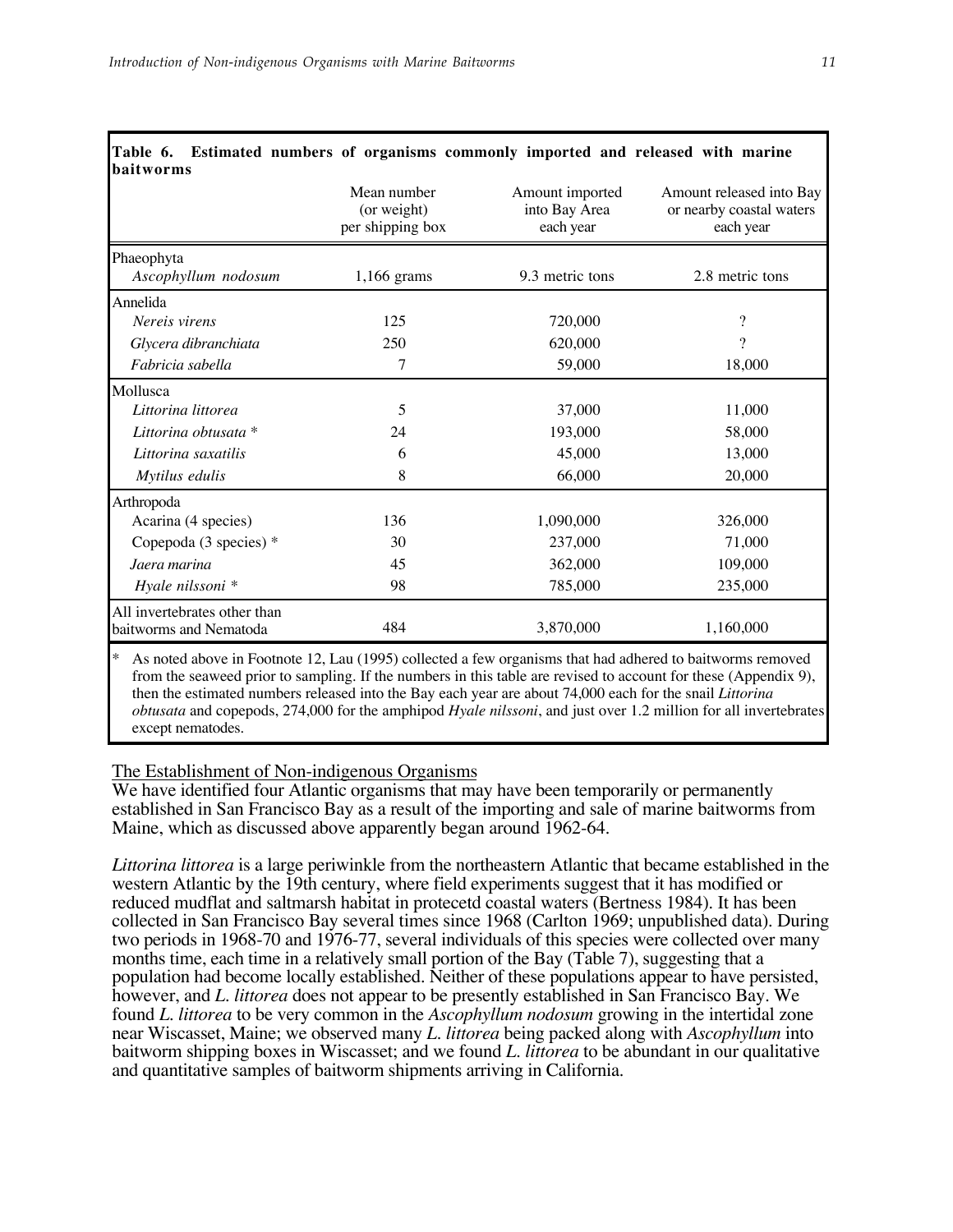| Table 7. Littorina littorea collected in San Francisco Bay |                                              |                                                                                                               |                        |                                       |
|------------------------------------------------------------|----------------------------------------------|---------------------------------------------------------------------------------------------------------------|------------------------|---------------------------------------|
| General location                                           | Date                                         | Site                                                                                                          | Number of<br>specimens | Collector                             |
| Berkeley shore                                             | 06/11/68                                     | south Berkeley                                                                                                |                        | Carlton                               |
| Oakland Estuary and<br>San Leandro Bay                     | 12/12/68<br>11/10/69<br>11/23/69<br>08/17/70 | Alameda Island, SW? shore<br>Alameda Island, S shore<br>Bay Farm Island, NE shore<br>Alameda Island, SW shore | 6                      | Yancey<br>Yancey<br>Yancey<br>Carlton |
| San Pablo Bay, SE shore                                    | 10/16/76<br>04/16/77                         | Selby, near Union Oil<br>Selby, near Union Oil                                                                |                        | Pitt<br>Pitt                          |
| San Francisco shore                                        | 05/14/95                                     | N of Hunters Point                                                                                            |                        | Cohen                                 |

*Littorina saxatilis* is a periwinkle native to the northeastern and northwestern Atlantic. Since 1993 we have found three established populations of this periwinkle in parts of San Francisco Bay (Carlton & Cohen 1998; unpublished data). *L. saxatilis* has non-planktonic larvae and is thus an unlikely candidate for transport in ships' ballast water, but we found it to be abundant in our qualitative and quantitative samples of Maine baitworm shipments arriving in California. Once released, its non-planktonic larvae may give it an advantage in becoming established, by reducing larval dispersal and increasing the probability that adults will settle in close enough proximity that they can later locate mates (Carlton & Cohen 1998). Each of the three populations in the Bay occurs over a very small area, which is what we would expect of a weakly-dispersing organism shortly after its establishment, and all three are immediately adjacent to either a public boatlaunching ramp or small-boat docks, which are likely spots for the discarding of unused fishing bait. We believe that. *L. saxatilis* was almost certainly introduced via baitworm imports.16

*Carcinus maenas*, the European green crab, was introduced to the northwestern Atlantic by the early 19th century, where it has become very abundant and where its depredations are believed to have caused major reductions in commercial clam fisheries (Cohen *et al.* 1995). It subsequently became established and abundant in southern Australia by 1900 and was found in Tasmania in 1993, where there have also been concerns about its impact on shellfisheries, and has become established but not abundant in South Africa since 1983.17 It was found in San Francisco Bay in 1989-90, where it is well-established, and has spread rapidly up the coast with recent records as far north as Vancouver Island in British Columbia (Carlton and Cohen 2001). In reviewing mechanisms that might have been responsible for its introduction to San Francisco Bay, we noted that if baitworm imports were responsible then genetic analysis should show that the immediate source was the northwestern Atlantic population (Cohen *et al.* 1995), which has subsequently been shown to be the case (Bagley and Geller 2001). *C. maenas* is very common in the intertidal *Ascophyllum nodosum* near Wiscasset, Maine, we recovered several (ranging from 9-39 mm in width) being packed along with *Ascophyllum* into baitworm shipping boxes in Wiscasset, and we have occasionally found them in our qualitative samples of baitworm shipments ariving in California. We believe that *C. maenas* was likely introduced via baitworm imports.

 $\overline{a}$ 

<sup>16</sup> As discussed by Carlton and Cohen (1998), genetic differences have been found between *L. saxatilis* populations in the Atlantic, and genetic analysis of San Francisco Bay populations could probably determine whether they were introduced via baitworms or by other mechanisms.

<sup>&</sup>lt;sup>17</sup> The South African population includes some genes of a sibling species from the Mediterranean, *Carcinus aestuarii* , but has the appearance of *C. maenas*. A Japanese population, established by 1984, has the appearance of *C. aestuarii* but includes some genes of *C. maenas* (Geller *et al.* 1997).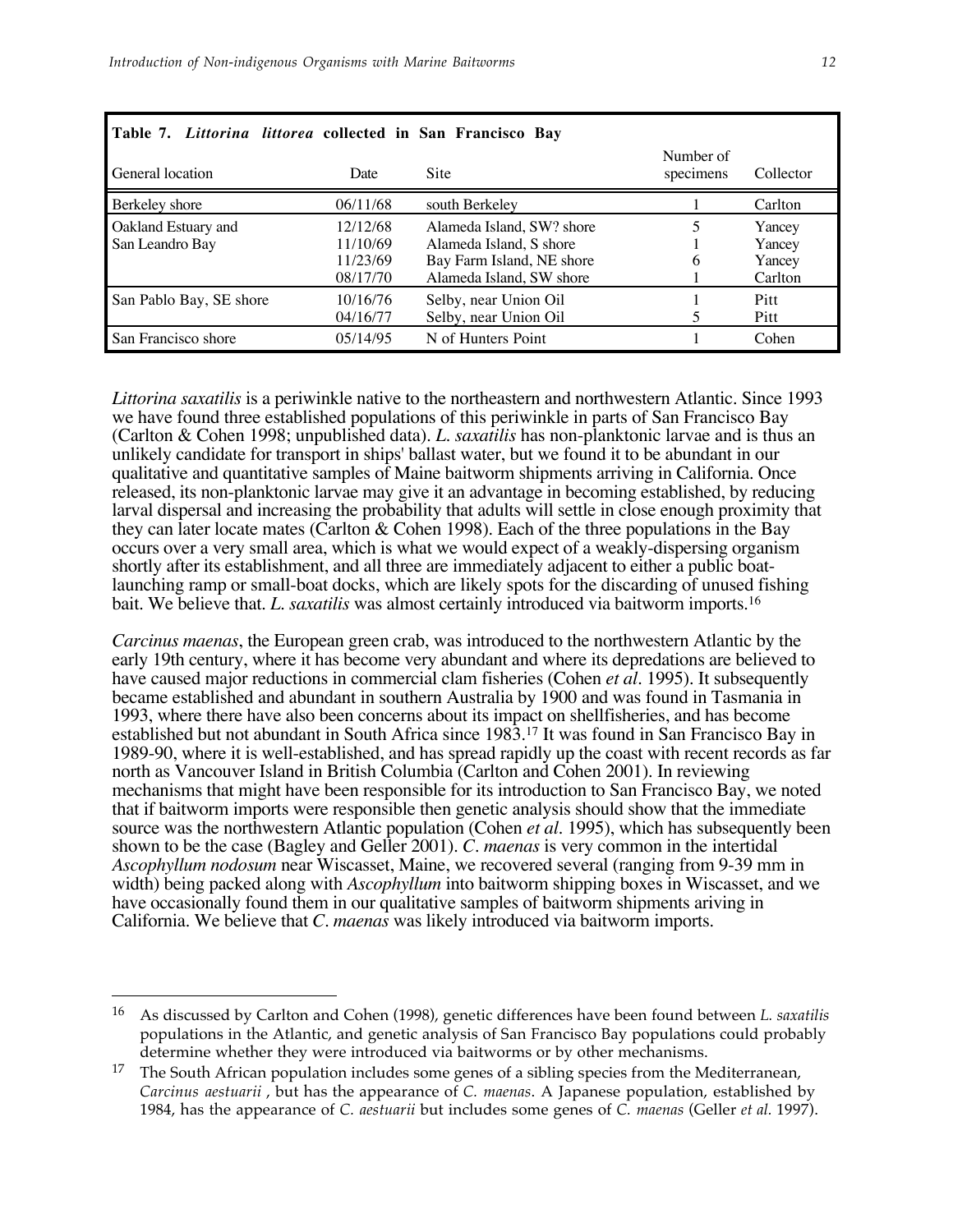*Codium fragile tomentosoides*, a green seaweed variously called dead-man's fingers, oyster thief and Sputnik weed, is native to Japan. It became established in Europe in the 19th century, and spread across the Atlantic and reached Boothbay Harbor, Maine by 1964 (Coffin and Stickney 1967; Carlton and Scanlon 1985). It was first collected inthe northeastern Pacific Coast in San Francisco Bay in 1973 (P. Silva, pers. comm. 1997). Dawson and Foster (1982) reported that it was introduced as discards from its use as "packing material to ship live marine bait worms from New England to San Francisco Bay," but we have been unable to trace the evidence for that claim (M. Foster, pers. comm. 1997; P. Silva, pers. comm. 1997; R. Moe, pers. comm. 1997). From our observations, interviews and the published literature we found no indication that *Codium* is now or ever was used as packing material for shipments of Maine baitworms, though we cannot entirely rule it out. Nor did we observe any *Codium* being incidentally packed with *Ascophyllum* for baitworm shipments from Maine, or find it in any of our qualitative or quantitative samples of baitworm shipments in California. However, *Codium* has been found among or attached to *Ascophyllum nodosum* in New England (Coffin and Stickney 1967; Carlton and Scanlon 1985). This, plus the discovery of *C. f. tomentosoides* in San Francisco Bay within a decade of its arrival in Boothbay Harbor and the initiation of baitworm shipments to the San Francisco Bay area, lead us to conclude that *C. f. tomentosoides* may have been introduced to the northeastern Pacific via the baitworm trade. As with *Carcinus maenas*, we suggest that genetic analysis of northeastern Pacific populations and possible source populations may shed light on this question, particularly if the Boothbay Harbor population, which was isolated from other Atlantic populations for at least 20 years, can be genetically distinguished from them.18

### Global Implications

 $\overline{a}$ 

The primary market for Maine's pileworms and bloodworms is in the other Northeastern and Middle Atlantic U.S. states, particularly in the region from Long Island Sound to Chesapeake Bay (Pettibone 1963; Dow and Creaser 1970), with shipments reported as far south as South Carolina, Florida and the Gulf Coast (Creaser *et al.* 1983; Olive 1994). These worms are also regularly shipped from Maine (and sometimes from Atlantic Canada) to various countries in Europe, including Italy, France and Spain (Creaser *et al.* 1983; Brown 1993; P. Fairservice, pers. comm. 1994; F. Hammond, pers. comm. 1996; S. Fairservice, pers. comm. 1996), and less commonly to Korea, Japan and South America (Olive 1994; B. Brown, pers. comm. 1996; E. Creaser, pers. comm. 1996). Our interviews indicate that the baitworms shipped out from Maine would in all cases be packed in *Ascophyllum nodosum*, just as they are for the California market, carrying a presumably similar suite of living New England intertidal organisms to these distant corners of the globe.

Table 8 lists a few of the international shipping routes for marine baitworms, though there are undoubtedly others. As trade barriers are further broken down and new overseas markets are opened up, we can expect yet additional species of marine worms to be shipped around the globe, along with packing materials and attendant other organisms, to supply the needs of the world's anglers. For example, in the mid-1990s a subtropical marine worm imported from Southeast Asia, *Namalycastis abiuma*, began appearing in a few baitshops on both coasts of the U.S.19 One study found that two serotypes of *Vibrio cholerae*, the bacterium that causes cholera, had been carried

<sup>&</sup>lt;sup>18</sup> This seems likely to be the case, since Malinowski (1974) found both physiological differences and some evidence of genetic differences between the Boothbay Harbor population and populations in Connecticut, New York and New Jersey.

<sup>19</sup> Five of the shops that we interviewed in the San Francisco Bay Area stated that they carried or had carried this worm, which was marketed on the West Coast under the name "Magic Cord." On the east Coast it was marketed as the "Nuclear Worm," apparently a reference to its explosive potency as fishing bait, but perhaps thought to be enviro-politically unacceptable in California.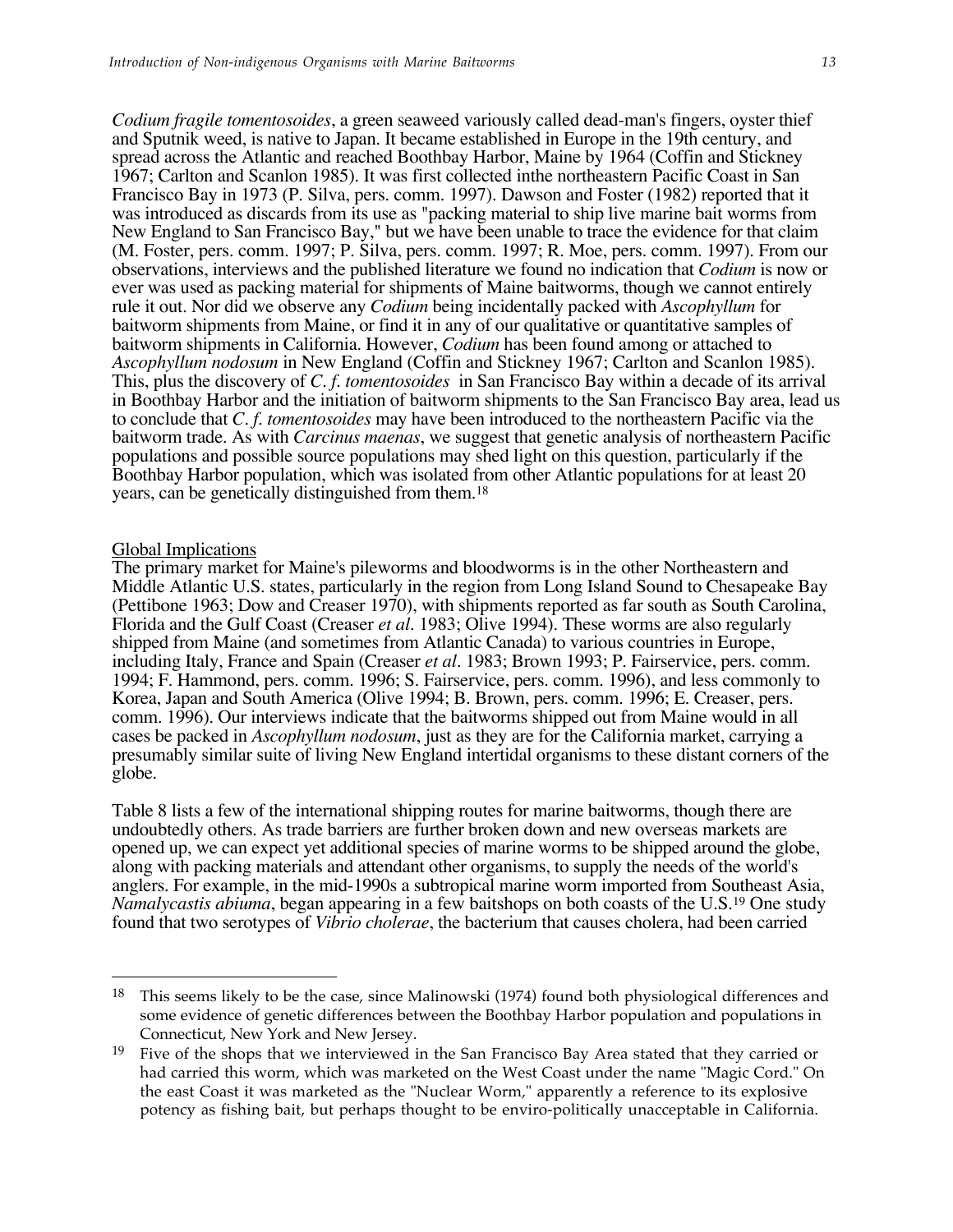with these worms from Vietnam to Maryland and Virginia (Mullady *et al.* 2000).<sup>20</sup> As to which other organisms are incidentally transported around the world with the global trade in marine baitworms, little is known.

| Table 8.<br>Examples of international and interoceanic shipments of marine baitworms |                                               |                                                         |                                                                                                                |  |  |  |  |  |  |  |
|--------------------------------------------------------------------------------------|-----------------------------------------------|---------------------------------------------------------|----------------------------------------------------------------------------------------------------------------|--|--|--|--|--|--|--|
| Baitworm                                                                             | Sources                                       | Markets                                                 | References                                                                                                     |  |  |  |  |  |  |  |
| Glycera dibranchiata                                                                 | Atlantic N.<br>America                        | Pacific USA, Italy                                      | Gambi et al. 1994; this paper                                                                                  |  |  |  |  |  |  |  |
| Nereis virens                                                                        | Atlantic N.<br>America                        | Pacific USA, Italy, France                              | Gambi et al. 1994; Olive 1994;<br>this paper                                                                   |  |  |  |  |  |  |  |
|                                                                                      | UK, Spain                                     | Italy                                                   | Gambi et al. 1994                                                                                              |  |  |  |  |  |  |  |
|                                                                                      | Ireland,<br>Netherlands                       | UK, France, Spain, Italy                                | Olive 1994                                                                                                     |  |  |  |  |  |  |  |
| Glycera dibranchiata and/or<br>Nereis virens                                         | Atlantic USA                                  | South America, Korea, Japan,<br>France, Spain,<br>Italy | Olive 1994; P. Fairservice, pers.<br>comm. 1994; E. Creaser, B.<br>Brown & S. Fairservice, pers.<br>comm. 1996 |  |  |  |  |  |  |  |
| Perinereis aibuhitensis                                                              | SE Asia                                       | Italy                                                   | Gambi et al. 1994                                                                                              |  |  |  |  |  |  |  |
| Perinereis brevicirrus                                                               | Korea                                         | Japan, USA, Europe                                      | Olive 1994                                                                                                     |  |  |  |  |  |  |  |
|                                                                                      | Taiwan                                        | Japan                                                   | Olive 1994                                                                                                     |  |  |  |  |  |  |  |
| Perinereis cultifera                                                                 | France                                        | Italy                                                   | Gambi et al. 1994                                                                                              |  |  |  |  |  |  |  |
| Perinereis nuntia                                                                    | China                                         | Japan                                                   | Olive 1994                                                                                                     |  |  |  |  |  |  |  |
| Perinereis nuntia vallata                                                            | Japan                                         | Italy                                                   | Gambi et al. 1994                                                                                              |  |  |  |  |  |  |  |
| Perinereis vancauria                                                                 | Korea                                         | Italy                                                   | Gambi et al. 1994                                                                                              |  |  |  |  |  |  |  |
| <i>Perinereis</i> spp.                                                               | Korea                                         | Japan, France                                           | Olive 1994                                                                                                     |  |  |  |  |  |  |  |
| Hediste versicolor                                                                   | France                                        | Italy                                                   | Gambi et al. 1994                                                                                              |  |  |  |  |  |  |  |
| Marphysa sanguinea                                                                   | <b>USA</b>                                    | Italy                                                   | Gambi et al. 1994                                                                                              |  |  |  |  |  |  |  |
|                                                                                      | Korea                                         | Japan, USA, France, Italy                               | Gambi et al. 1994; Olive 1994                                                                                  |  |  |  |  |  |  |  |
|                                                                                      | Italy                                         | southern Europe                                         | Olive 1994                                                                                                     |  |  |  |  |  |  |  |
| Arenicola marina                                                                     | Ireland, UK,<br>France.<br><b>Netherlands</b> | Europe                                                  | Olive 1994                                                                                                     |  |  |  |  |  |  |  |
| Namalycastis abiuma                                                                  | Vietnam                                       | Atlantic USA                                            | Mullady et al. 2000                                                                                            |  |  |  |  |  |  |  |
|                                                                                      | SE Asia                                       | Japan, Korea, Australia,<br>Europe, Pacific USA         | Universal Bait Co. sales letter,<br>1995; this paper                                                           |  |  |  |  |  |  |  |

 $\overline{a}$ 

<sup>20</sup> *Vibrio* species apparently adhere to the chitinized body parts of marine invertebrates, such as the jaws of some marine worms. A related bacterium, *Vibrio parahaemolyticus*, is associated with Tentacle Wasting disease in pileworms reared in culture in England (Olive 1994)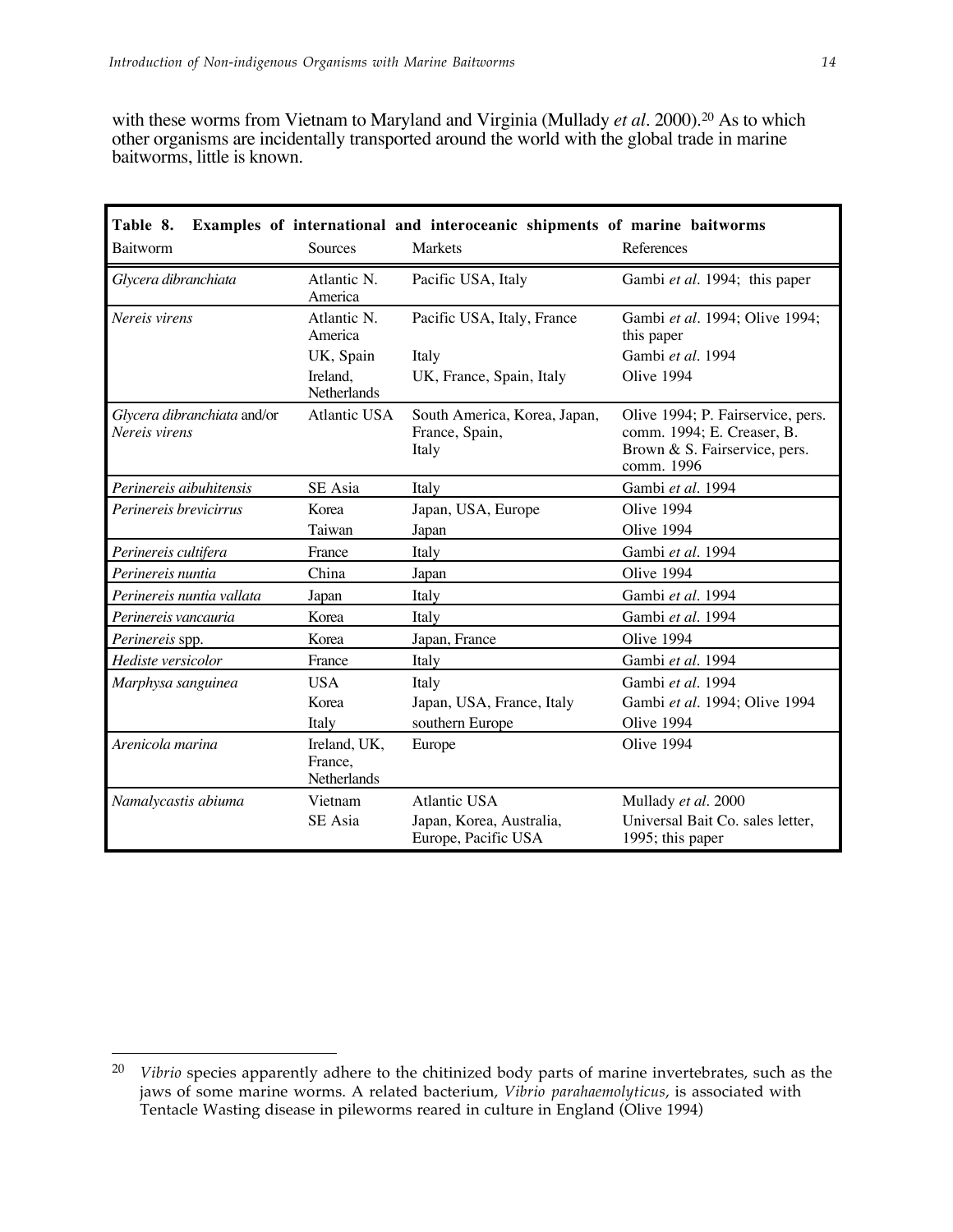### **Acknowledgments**

We wish to thank the bait dealers and baitshop owners in Maine and California who patiently agreed to be interviewed and who allowed us to search for organisms among their baitworms and packing seaweed. Although many of them recognized that this research might someday lead to regulations affecting the baitworm trade and its use of seaweed packing, they were nevertheless quite willing to assist us, either because of their interest in the phenomenon we were investigating, their concerns about the introduction of non-indigenous organisms, or their easy-going friendliness. Stanley and Patty Fairservice and Bob Nakaji were especially helpful to us.

We'd also like to thank Richard Morat, of the U.S. Fish and Wildlife Service for his persistent and patient support of research on biological invasions. This research project was supported in part by a grant from the U.S. Fish and Wildlife Service, San Francisco Bay Program.

### **Literature Cited**

Bagley, M.J. and J.B. Geller. 2000. Microsatellite DNA analysis of native and invading populations of European green crabs. Pages 241-243 in: Pederson, J. (ed.), *Marine Bioinvasions*, Proceedings of a Conference, January 24-27, 1999, MIT Sea Grant College Program, Massachusetts Institute of Technology, Cambridge, MA.

Bertness, M.D. 1984. Habitat and community modification by an introduced herbivorous snail. Ecology 65(2): 370- 381.

Bristow, , G.A. 1983. *The Population Genetics and Ecology of the Bloodworm,* Glycera dibranchiata *Ehlers in the Gulf of Maine.* M.S. thesis, University of Maine, Orono, ME, 90 pp.

Brown, B. 1993. Maine's baitworm fisheries: resources at risk? *Amer. Zool.* 33:568-577.

Carlton, J.T. 1969. *Littorina littorea* in California (San Francisco and Trinidad Bays). *Veliger* 11(3):283-284.

Carlton, J.T. 1979. *History, Biogeography, and Ecology of the Introduced Marine and Estuarine Invertebrates of the Pacific Coast of North America.* Ph. D. thesis, University of California, Davis, CA, 904 pp.

Carlton, J.T. 1992. Dispersal of living organisms into aquatic ecosystems: the mechanisms of dispersal as mediated by aquaculture and fisheries activities. Pages 13-45 in: Rosenfield, A. and R. Mann (eds.), *Dispersal of Living Organisms into Aquatic Ecosystems*, Maryland Sea Grant, College Park, MD.

Carlton, J.T. and A.N. Cohen. 1998. Periwinkle's progress: the Atlantic snail *Littorina saxatilis* (Mollusca: Gastropoda) establishes a colony on Pacific shores, *Veliger* 41(4): 333-338.

Carlton, J.T. and A.N. Cohen. 2001. Episodic global dispersal in shallow water marine organisms: The case history of the European shore crabs *Carcinus maenas* and *Carcinus aestuarii, J. Biogeogr.* (in press).

Carlton, J.T. and J.A. Scanlon. 1985. Progression and dispersal of an introduced alga: *Codium fragile* ssp. *tomentosoides* (Chlorophyta) on the Atlantic coast of North America. *Botanica Marina* 28: 155-165.

Coffin, G.W. and A.P. Stickney. 1967. *Codium* enters Maine waters. *Fish. Bull.* 66(1): 159-161.

Cohen, A.N., J.T. Carlton and M.C. Fountain. 1995. Introduction, dispersal and potential impacts of the green crab *Carcinus maenas* in San Francisco Bay. *Mar. Biol.* 122: 225-237.

Creaser, E.P., Jr., D.A. Clifford, M.J. Hogan and D.B. Simpson. 1983. *A Commercial Sampling Program for Sandwroms,* Nereis virens *Sars, and Bloodworms,* Glycera dibranciata *Ehlers, Harvested along the Maine Coast.* NOAA Tech. Rep. NMFS SSRF-767, U.S. Department of Commerce, National Oceanic and Atmospheric Administration, National Marine Fisheries Service, Seattle, WA.

Dow, R.L. and E.P. Creaser, Jr. 1970. *Marine Bait Worms...A Valuable Inshore Resource.* Marine Resources of the Atlantic Coast, Leaflet No. 12, Atlantic States Fisheries Commission, Tallahassee, FL.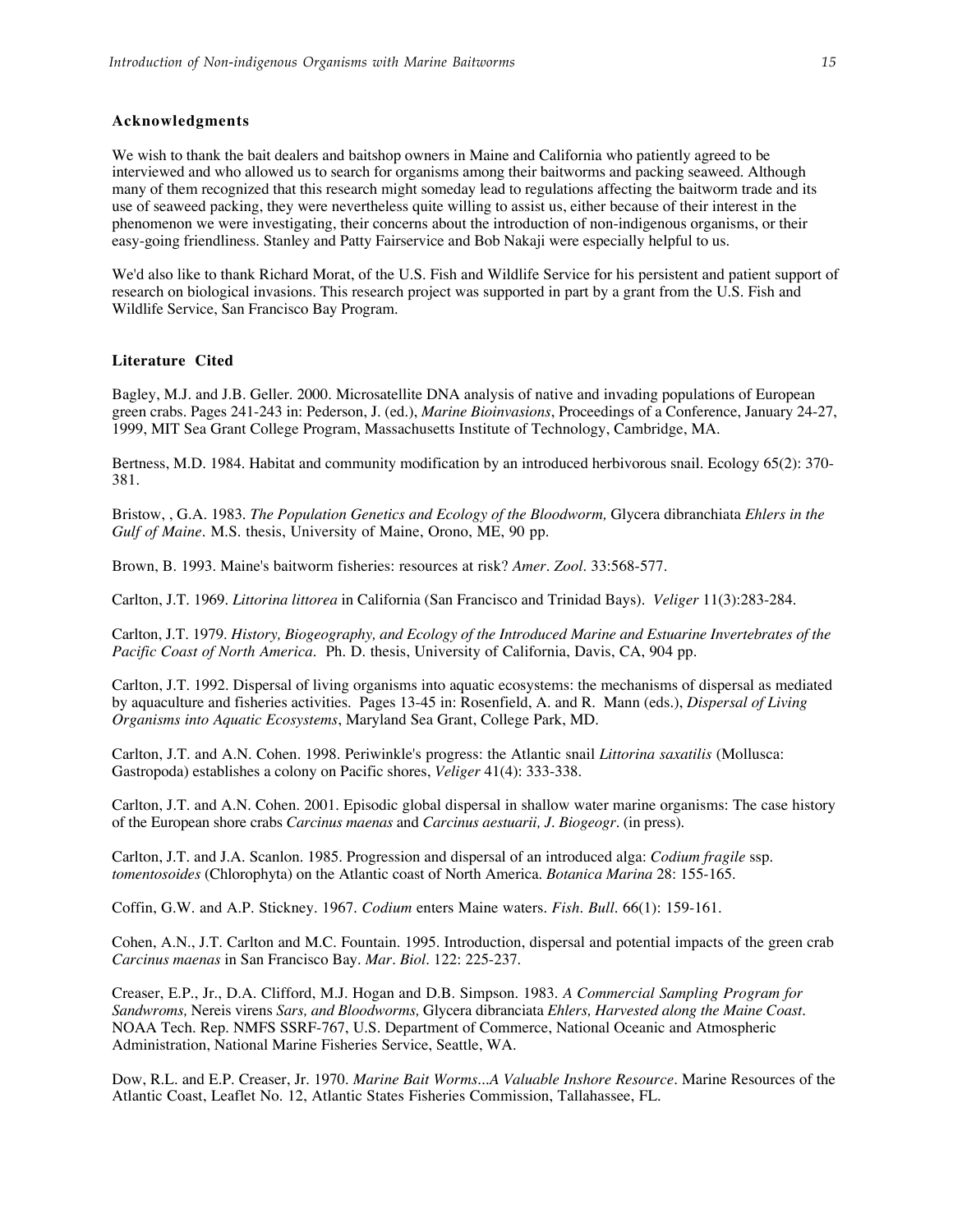Gambi, M.C., A. Castelli, A. Giangrande, P. Lanera, D. Prevedelli and R. Zunarelli Vandini. 1994. Polychaetes of commercial and applied interest in Italy: an overview. In: Dauvin, J.C., L. Laubier and D.J. Reish (eds.), Actes de la 4ème Conferénce internationale des Polychètes. *Mém. Mus. Natn. Hist. Nat.* 162: 593-601.

Geller, J.B., E.D. Walton, E.D. Grosholz and G.M. Ruiz. 1997. Cryptic invasions of the crab *Carcinus* detected by molecular phylogeography. *Mol. Ecol.* 6: 901-906.

Humm, H.J. 1979. *The Marine Algae of Virginia*.

Lau, W. 1995. Importation of baitworms and shipping seaweed: vectors for introduced species? Pages 21-38 in: Sloan, D., M. Christensen and D. Kelso (eds.), *Environmental Issues: From a Local to a Global Perspective*, Environmental Sciences Group Major, University of California, Berkeley, CA.

Mullady, T.L., T.K. Rawlings and G.M. Ruiz. 2000. Importation of organisms associated with bait worms from Vietnam (abstract). Page 402 in: Pederson, J. (ed.), *Marine Bioinvasions*, Proceedings of a Conference, January 24- 27, 1999, MIT Sea Grant College Program, Massachusetts Institute of Technology, Cambridge, MA.

Olive, P.J.W. 1994. Polychaeta as a world resource: a review of patterns of exploitation as sea angling baits and the potential for aquaculture based production. In: Dauvin, J.C., L. Laubier and D.J. Reish (eds.), Actes de la 4ème Conferénce internationale des Polychètes. *Mém. Mus. Natn. Hist. Nat.* 162: 603-610.

Orris, P.K. 1980. A revised species list and commentary on the macroalgae of Chesapeake Bay in Maryland. *Estuaries* 3(3): 200-206.

Pettibone, M.H. 1963. *Marine Polychaete Worms of the New England Region: 1. Aphroditidae through Trochochaetidae*. Smithsonian Institution, U.S. National Museum, Washington, DC.

Schneider, C.W. and R.B. Searles. 1991. *Seaweeds of the Southeastern United States*. Duke University Press.

Vadas, R.L. and G. Bristow. 1985. Genetic changes associated with a bottleneck in an overharvested population of *Glycera dibranchiata* (Polychaeta). Pages 617-629 in: Gray, J.S. and M.E. Christiansen (eds.), *Marine Biology of Polar Regions and Effects of Stress on Marine Organisms*, John Wiley & Sons, Ltd.

Yokouchi, K. 1985. Reproduction and larval ecology of the sandworm *Neanthes virens* (Sars) from the southern Hokkaido. *Bull. Plankton Soc. Japan* 32:1-13.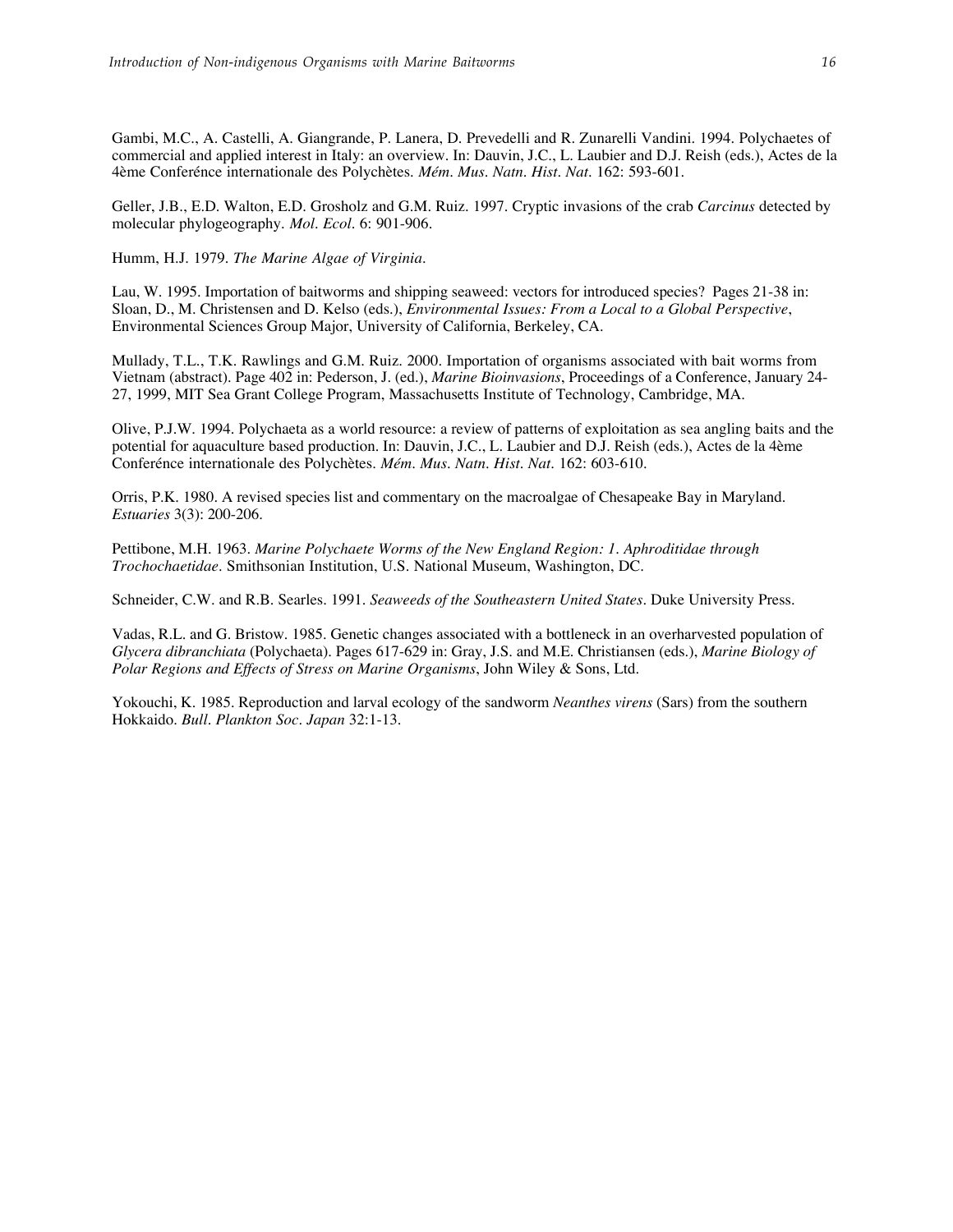| Distributor                  | City            | Telephone    |
|------------------------------|-----------------|--------------|
| Colombo Bait, Inc.           | San Rafael      | 415-459-2811 |
| Cove Wholesale Bait & Tackle |                 | 707-263-3113 |
| <b>Hillcrest Farms Bait</b>  | Watsonville     | 408-722-9177 |
| I.H.O. Distributing          | West Sacramento | 916-373-1888 |
| Loch Lomond Bait             | San Rafael      |              |
| Pacific Bait                 | Elk Grove       |              |

### **Appendix 1. Wholesale distributors of marine baitworms in the San Francisco Bay Area**

### **Appendix 2. Survey questions**

| <b>Baitworm Survey</b><br>San Francisco Estuary Institute |                                                                                        |  |                                                                                                                                                                                                                                                                                                                                             |  |  |  |  |  |  |
|-----------------------------------------------------------|----------------------------------------------------------------------------------------|--|---------------------------------------------------------------------------------------------------------------------------------------------------------------------------------------------------------------------------------------------------------------------------------------------------------------------------------------------|--|--|--|--|--|--|
|                                                           |                                                                                        |  | Date: ______________________ Time: _________________ Interviewer: __________________________________                                                                                                                                                                                                                                        |  |  |  |  |  |  |
|                                                           |                                                                                        |  |                                                                                                                                                                                                                                                                                                                                             |  |  |  |  |  |  |
|                                                           |                                                                                        |  |                                                                                                                                                                                                                                                                                                                                             |  |  |  |  |  |  |
|                                                           | answer a few questions about the baitworms that you carry?                             |  | Introduction: Hello, my name is ________________. I'm with the San Francisco Estuary Institute. We are trying to gather some information on the inmportation of baitworms into the Bay Area because there is a concern<br>that the seaweed packing may be a source of introductions of exotic species into the Bay. Would you be willing to |  |  |  |  |  |  |
| (known as "Magic Cord")?                                  |                                                                                        |  | 1. Do you sell bloodworms or pileworms (also known as clamworms or sandworms)? Do you sell Asian worms                                                                                                                                                                                                                                      |  |  |  |  |  |  |
| 2. Where do you get your baitworms?                       |                                                                                        |  |                                                                                                                                                                                                                                                                                                                                             |  |  |  |  |  |  |
|                                                           | 3. How many (packing boxes) do you sell per year?                                      |  |                                                                                                                                                                                                                                                                                                                                             |  |  |  |  |  |  |
|                                                           | 4. When did you start carrying (importing) them? How long have you been selling them?  |  |                                                                                                                                                                                                                                                                                                                                             |  |  |  |  |  |  |
|                                                           | 5. Have the number of baitworms that you sell each year been increasing or decreasing? |  |                                                                                                                                                                                                                                                                                                                                             |  |  |  |  |  |  |
|                                                           | 6. Is there a particular time of the year that you sell (import) them?                 |  |                                                                                                                                                                                                                                                                                                                                             |  |  |  |  |  |  |
| 7. What do you do with the seaweed packing?               |                                                                                        |  |                                                                                                                                                                                                                                                                                                                                             |  |  |  |  |  |  |
|                                                           | 8. How do you provide your customers with the baitworms (with or without seaweed)?     |  |                                                                                                                                                                                                                                                                                                                                             |  |  |  |  |  |  |
|                                                           | 9. Would you be willing to provide us with samples of your leftover seaweed packing?   |  |                                                                                                                                                                                                                                                                                                                                             |  |  |  |  |  |  |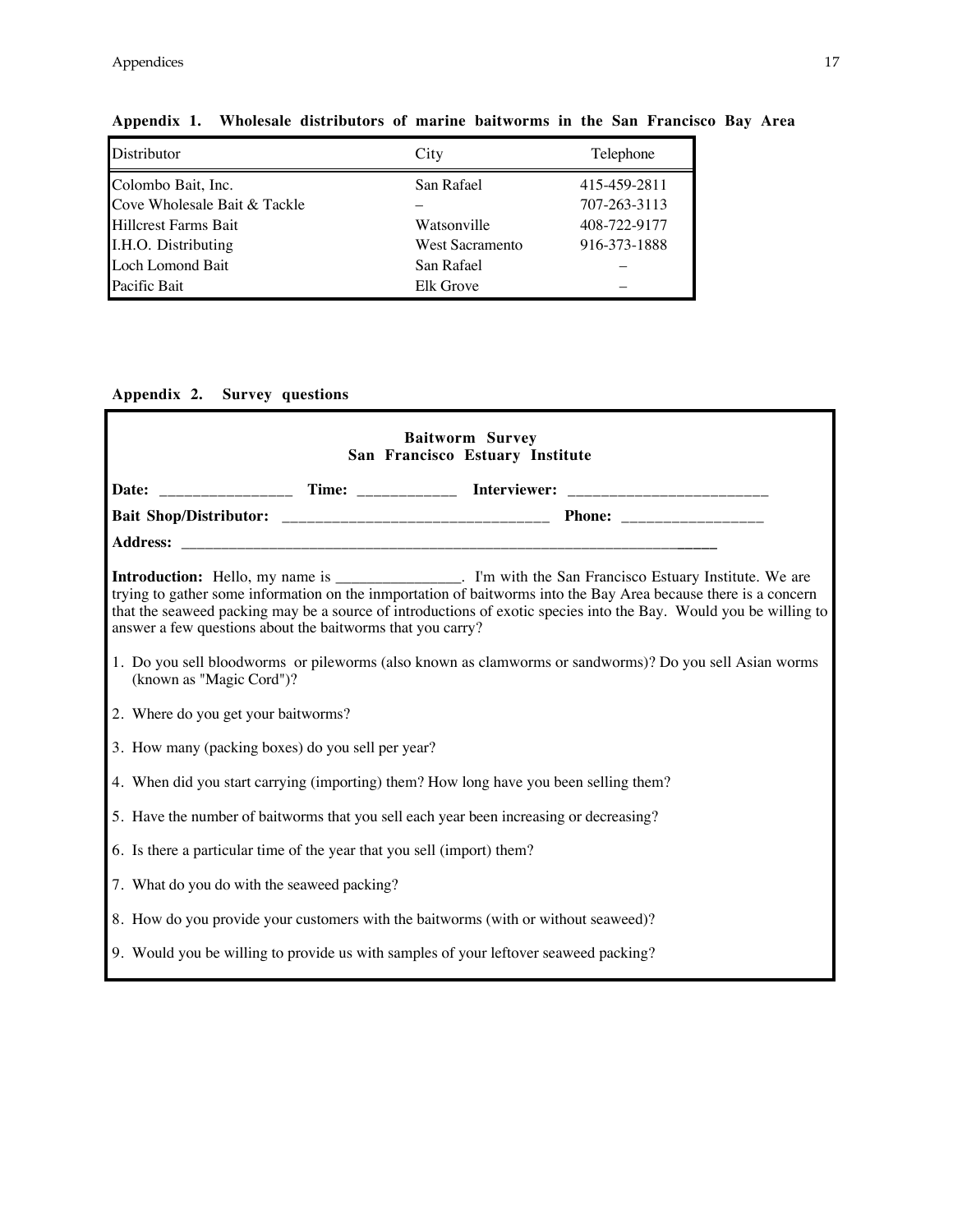| Contra Costa - Central                                  | Palo Alto / Redwood City / Menlo Park |
|---------------------------------------------------------|---------------------------------------|
| Contra Costa - East                                     | Sacramento                            |
| Contra Costa - West                                     | San Francisco                         |
| Fairfield / Vacaville / Suisun City / Dixon             | San Jose / Santa Clara                |
| Fremont / Hayward / Castro Valley / Newark / Union City | San Mateo - Central                   |
| Lake / Mendocino Counties                               | San Mateo - North                     |
| Lodi / Galt                                             | Sonoma County                         |
| Los Altos / Los Altos Hills / Mountain View / Sunnyvale | Tracy                                 |
| Marin County                                            | Tri-Valley                            |
| Napa Valley                                             | Vallejo / Benicia                     |
| Oakland / Berkeley                                      |                                       |

| Appendix 3. Yellow pages used to compile the list of greater San Francisco Bay Area bait |  |  |  |  |  |  |  |
|------------------------------------------------------------------------------------------|--|--|--|--|--|--|--|
| shops                                                                                    |  |  |  |  |  |  |  |

| Bait shop                                  | Address                  | City                 | Telephone    |
|--------------------------------------------|--------------------------|----------------------|--------------|
| A & M Market <sup>c</sup>                  | 2877 Solano Ave.         | Napa                 | 707-255-0400 |
| A-1 Arco Bait Shop c                       | 889 Grand Ave.           | Oakland              | 510-465-4450 |
| Alviso Boat Dock <sup>c</sup>              | 1160 Taylor              | Alviso               | 408-262-3885 |
| Angler's Choice Bait & Tackle <sup>d</sup> | 219 E. Kettleman Ln.     | Lodi                 | 209-368-6973 |
| Armanino's c                               | 329 Grand Ave.           | S. San Francisco     | 415-588-0245 |
| Bales Bait & Tackle <sup>c</sup>           | Highway 160              | Antioch              | 510-757-3852 |
| Berkeley Marina Bait & Tackle c            | 225 University Ave.      | Berkeley             | 510-849-2727 |
| Big T Liquor & Bait c                      | 16344 San Pablo Ave      | San Pablo            | 510-724-5485 |
| Blue Star Gas & Mart d                     | 1541 East Cypress Rd.    | Oakley               | 510-625-3900 |
| Bodega Bay Sport Fishing Center c          | 1500 Bay Flat Rd.        | Bodega Bay           | 707-875-3344 |
| Bottom's up Liquor & Market c              | 1366 Fitzuren Rd.        | Antioch              | 510-778-3061 |
| Broadway Bait, Rod & Gun c                 | 1701 Broadway            | Sacramento           | 916-448-6338 |
| Burn's Wurm Furm d                         | 239 4th St.              | Galt                 | 209-745-2288 |
| California Parks Company c                 | Lake Del Valle           | Livermore            | 510-449-5201 |
| California Parks Company c                 | Shadow Cliffs Reservior  | Pleasanton           | 510-846-9263 |
| California Parks Company c                 | Lake Chabot              | <b>Castro Valley</b> | 510-582-2198 |
| California Parks Company c                 | Lake Merced              | San Francisco        | 415-753-1101 |
| California Parks Company c                 | Lake Camanche            | Ione                 | 209-763-5121 |
| California Parks Company c                 | 7301 San Pablo Dam Rd.   | El Sobrante          | 510-223-1661 |
| Camanche Recreation Co. - North            | 2000 Camanche Rd.        | <b>I</b> one         | 209-763-5121 |
| Camanche Recreation Co. - South            | 5908 Pattison Rd.        | Wallace              | 209-763-5178 |
| Caruso's Sportfishing Center c             | Foot of Harbor Drive     | Sausalito            | 415-332-1015 |
| Captain John's                             | 111 Pillar Point Harbor  | Half Moon Bay        | 415-726-2913 |
| Castro Valley Sportsman's Center c         | 3794 Castro Valley Blvd. | <b>Castro Valley</b> | 510-537-8191 |
| Central Avenue Bait & Tackle Shop c        | 641 Central Ave.         | Alameda              | 510-522-6731 |
| Chuck's Bait & Tackle <sup>c</sup>         | 3995 Willow Rd.          | <b>Bethel Island</b> | 510-684-0668 |
| Coastside No. 2 Bait & Tackle c            | 1604 Francisco Blvd.     | Pacifica             | 650-359-9790 |

**Appendix 4. Bait shops in the greater San Francisco Bay Area**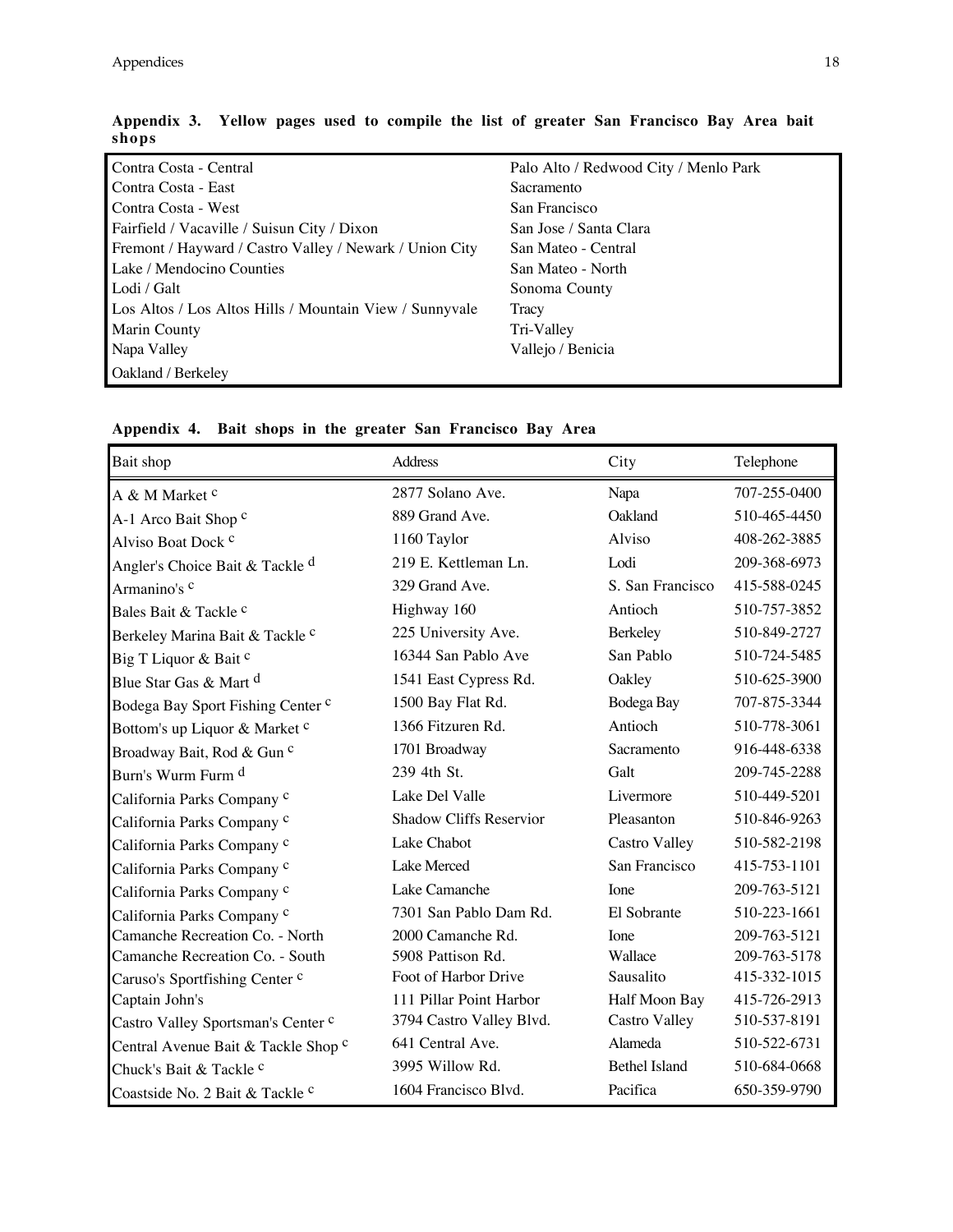Appendices 19

| Colombo Bait, Inc. c w              | 1495 Francisco Blvd.       | San Rafael           | 415-459-2811 |
|-------------------------------------|----------------------------|----------------------|--------------|
| Colombo's Liquors <sup>c</sup>      | 507 Linden Ave.            | S. San Francisco     | 415-583-0236 |
| Cove Wholesale Bait & Tackle c w    |                            |                      | 707-263-3113 |
| Coyote Discount Bait & Tackle c     | 8215 Monterey Rd.          | Coyote               | 408-463-0711 |
| Delta Bait & Tackle <sup>c</sup>    | 2201 E. Yosemite Ave.      | Manteca              | 209-239-2248 |
| Delta Sportsman Inc. c              | 6131 Bethel Island Rd.     | <b>Bethel Island</b> | 510-684-2260 |
| Diego's of Port View Park c         | 4003 7th St.               | Oakland              | 510-452-8992 |
| Don's Bait Shop c                   | 14465 Lakeshore Dr.        | Clearlake            | 707-995-9668 |
| Dry Creek General Store c           | 3495 Dry Creek Rd.         | Healdsburg           | 707-433-4171 |
| Ed's Bait & Tackle c d              | 867 Gravenstien Highway S. | Sebastopol           | 707-823-2277 |
| Elkhorn Bait & Tackle c             | 6745 20th St.              | Rio Linda            | 916-991-5298 |
| Fish and Dive Shop                  | 3590 Peralta Blvd.         | Fremont              | 510-794-3474 |
| Fisherman's Cove Resort c           | 2435 Lakeshore Blvd.       | Nice                 | 707-274-1301 |
| Fisherman's Friend <sup>c</sup>     | 440 Kettleman Ln.          | Lodi                 | 209-369-0204 |
| Fishery Supply c w                  | 972 Story Rd.              | San Jose             | 408-293-6593 |
| Frank's Bait & Tackle c             | 600 Railroad Ave.          | Pittsburg            | 510-473-0620 |
| Freeport Bait <sup>c</sup>          | 8250 Freeport Blvd.        | Sacramento           | 916-665-1935 |
| Fruitridge Bait & Tackle Shop c     | 4131 Fruitridge Rd.        | Sacramento           | 916-456-7506 |
| Glenhaven Beach Campgrnd + Marina   | 9625 E. Highway 20         | Glenhaven            | 707-998-3406 |
| Gotcha Bait & Tackle                | 3500 E. 18th St.           | Antioch              | 510-706-7400 |
| <b>Grand Harbor Fuel Dock</b>       | 2099 Grand Ave.            | Alameda              | 510-521-3835 |
| Grand Street Bait & Tackle c        | 1926 Grand St.             | Alameda              | 510-521-2460 |
| Happy Hooker Worm Farm & Bait       | 6805 Vaughn Rd.            | Dixon                | 916-678-4980 |
| Harris Yacht Harbor Bait Shop c     | 100 Trojan Rd.             | Pittsburg            | 510-458-4904 |
| Hook Line & Sinker <sup>c</sup>     | 98 Big Break Blvd.         | Oakley               | 510-625-2441 |
| Hook Line & Sinker <sup>d</sup>     | 2114 El Camino Ave         | Sacramento           | 916-567-9574 |
| Huck Finn Sportfishing c            | Pillar Point Harbor        | El Granada           | 415-726-7133 |
| J & P Bait Co. c                    | 54 Holstrom Circle         | Novato               | 415-893-0321 |
| Johnson's Bait c                    | 111 Cutting Blvd.          | Bethel Island        | 510-235-5335 |
| Ken's Bait & Tackle c               | 2677 Union Ave.            | San Jose             | 408-371-0370 |
| King's Bait & Tackle c              | 51 Marina Blvd.            | Pittsburg            | 510-432-8466 |
| King's Sport & Tackle c             | 16258 Main St.             | Guerneville          | 707-869-2156 |
| Laine's Bait Shop c                 | 970 Elizabeth              | Alviso               | 408-262-0349 |
| Lake Chabot Fishing Outfitters c    | 17936 Lake Chabot Rd.      | <b>Castro Valley</b> | 510-582-2198 |
| Lake Merced Boating & Fishing Co. c | 1 Harding Rd.              | San Francisco        | 415-753-1101 |
| Limit Out Bait & Tackle c           | 12599 E. Highway 20        | Clearlake Oaks       | 707-998-1006 |
| Loch Lomond Live Bait House c       | Dock A, Loch Lomond Harbor | San Rafael           | 415-456-0321 |
| Lucky Bait Shop c                   | 2617 San Pablo Ave.        | Berkeley             | 510-704-8990 |
| McAvoy Bait <sup>c</sup>            | 1001 Mc Avoy Rd.           | Pittsburg            | 510-458-1710 |
| Marina Concessions <sup>c</sup>     | 260 Sears Point Rd.        | Petaluma             | 707-762-7818 |
| Marina Liquors c                    | 2260 Marina Blvd.          | San Leandro          | 510-483-4030 |
| Maritme Market & Bait Shop c        | 3098 Polk St.              | San Francisco        | 415-9291655  |
| Martinez Marina Bait & Tackle c     | 95 Tarantino Dr.           | Martinez             | 510-229-9420 |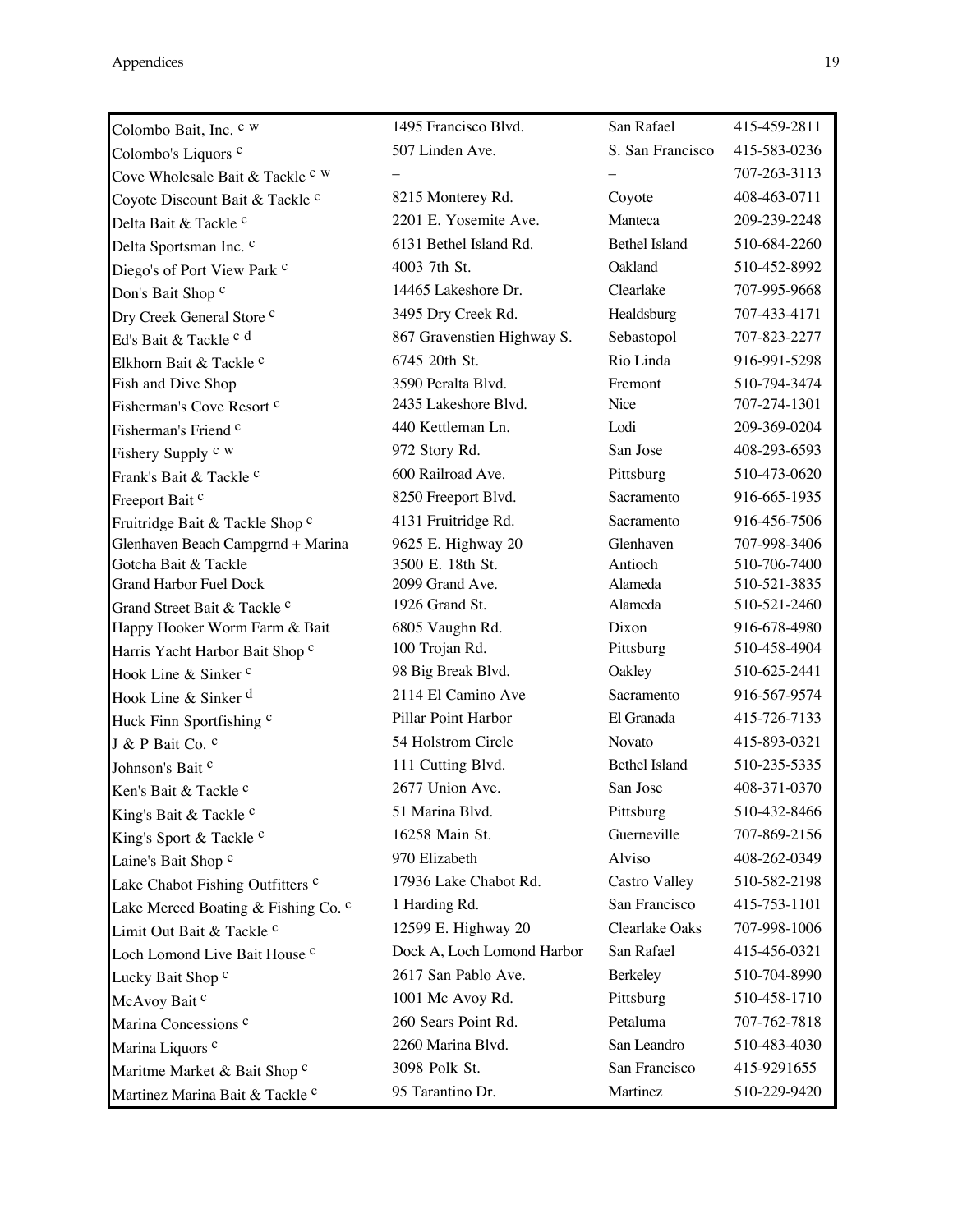| 4715 International Blvd.<br>404 Villa<br>37695 Niles Blvd.<br>13945 W. Walnut Grove Rd.<br>3 Curtola Pkwy.<br>6315 Commerce Blvd.<br>6334 San Pablo Ave.<br>1271 Merkley Ave.<br>312 Curtola Pkwy | Oakland<br><b>Mountain View</b><br>Fremont<br><b>Thornton</b><br>Vallejo<br><b>Rohnert Park</b><br>Oakland<br><b>Waits Station</b><br>Vallejo                                                                                                                                                                                                                                                                                                              | 510-261-5562<br>415-967-7792<br>510-797-7151<br>209-794-2627<br>707-642-4330<br>707-588-8033<br>510-652-7102<br>916-372-8813                                                                                                                                                                                      |
|---------------------------------------------------------------------------------------------------------------------------------------------------------------------------------------------------|------------------------------------------------------------------------------------------------------------------------------------------------------------------------------------------------------------------------------------------------------------------------------------------------------------------------------------------------------------------------------------------------------------------------------------------------------------|-------------------------------------------------------------------------------------------------------------------------------------------------------------------------------------------------------------------------------------------------------------------------------------------------------------------|
|                                                                                                                                                                                                   |                                                                                                                                                                                                                                                                                                                                                                                                                                                            |                                                                                                                                                                                                                                                                                                                   |
|                                                                                                                                                                                                   |                                                                                                                                                                                                                                                                                                                                                                                                                                                            |                                                                                                                                                                                                                                                                                                                   |
|                                                                                                                                                                                                   |                                                                                                                                                                                                                                                                                                                                                                                                                                                            |                                                                                                                                                                                                                                                                                                                   |
|                                                                                                                                                                                                   |                                                                                                                                                                                                                                                                                                                                                                                                                                                            |                                                                                                                                                                                                                                                                                                                   |
|                                                                                                                                                                                                   |                                                                                                                                                                                                                                                                                                                                                                                                                                                            |                                                                                                                                                                                                                                                                                                                   |
|                                                                                                                                                                                                   |                                                                                                                                                                                                                                                                                                                                                                                                                                                            |                                                                                                                                                                                                                                                                                                                   |
|                                                                                                                                                                                                   |                                                                                                                                                                                                                                                                                                                                                                                                                                                            |                                                                                                                                                                                                                                                                                                                   |
|                                                                                                                                                                                                   |                                                                                                                                                                                                                                                                                                                                                                                                                                                            |                                                                                                                                                                                                                                                                                                                   |
|                                                                                                                                                                                                   |                                                                                                                                                                                                                                                                                                                                                                                                                                                            | 707-552-5319                                                                                                                                                                                                                                                                                                      |
|                                                                                                                                                                                                   |                                                                                                                                                                                                                                                                                                                                                                                                                                                            | 707-763-0930                                                                                                                                                                                                                                                                                                      |
|                                                                                                                                                                                                   |                                                                                                                                                                                                                                                                                                                                                                                                                                                            | 707-864-8923                                                                                                                                                                                                                                                                                                      |
|                                                                                                                                                                                                   |                                                                                                                                                                                                                                                                                                                                                                                                                                                            | 510-790-3472                                                                                                                                                                                                                                                                                                      |
|                                                                                                                                                                                                   |                                                                                                                                                                                                                                                                                                                                                                                                                                                            | 510-799-2816                                                                                                                                                                                                                                                                                                      |
|                                                                                                                                                                                                   |                                                                                                                                                                                                                                                                                                                                                                                                                                                            | 916-922-5781                                                                                                                                                                                                                                                                                                      |
|                                                                                                                                                                                                   |                                                                                                                                                                                                                                                                                                                                                                                                                                                            | 916-925-0529                                                                                                                                                                                                                                                                                                      |
|                                                                                                                                                                                                   |                                                                                                                                                                                                                                                                                                                                                                                                                                                            | 209-835-3415                                                                                                                                                                                                                                                                                                      |
|                                                                                                                                                                                                   |                                                                                                                                                                                                                                                                                                                                                                                                                                                            | 916-371-3471                                                                                                                                                                                                                                                                                                      |
|                                                                                                                                                                                                   |                                                                                                                                                                                                                                                                                                                                                                                                                                                            | 707-421-2248                                                                                                                                                                                                                                                                                                      |
|                                                                                                                                                                                                   |                                                                                                                                                                                                                                                                                                                                                                                                                                                            | 707-279-1791                                                                                                                                                                                                                                                                                                      |
|                                                                                                                                                                                                   |                                                                                                                                                                                                                                                                                                                                                                                                                                                            | 650-343-4690                                                                                                                                                                                                                                                                                                      |
|                                                                                                                                                                                                   |                                                                                                                                                                                                                                                                                                                                                                                                                                                            | 707-745-4921                                                                                                                                                                                                                                                                                                      |
|                                                                                                                                                                                                   |                                                                                                                                                                                                                                                                                                                                                                                                                                                            | 707-875-3554                                                                                                                                                                                                                                                                                                      |
|                                                                                                                                                                                                   |                                                                                                                                                                                                                                                                                                                                                                                                                                                            | 510-537-1600                                                                                                                                                                                                                                                                                                      |
|                                                                                                                                                                                                   |                                                                                                                                                                                                                                                                                                                                                                                                                                                            | 510-443-9191                                                                                                                                                                                                                                                                                                      |
|                                                                                                                                                                                                   |                                                                                                                                                                                                                                                                                                                                                                                                                                                            | 408-292-2248                                                                                                                                                                                                                                                                                                      |
|                                                                                                                                                                                                   |                                                                                                                                                                                                                                                                                                                                                                                                                                                            | 209-367-4516                                                                                                                                                                                                                                                                                                      |
|                                                                                                                                                                                                   |                                                                                                                                                                                                                                                                                                                                                                                                                                                            | 707-425-5518                                                                                                                                                                                                                                                                                                      |
|                                                                                                                                                                                                   |                                                                                                                                                                                                                                                                                                                                                                                                                                                            | 510-352-3932                                                                                                                                                                                                                                                                                                      |
|                                                                                                                                                                                                   |                                                                                                                                                                                                                                                                                                                                                                                                                                                            | 415-454-4177                                                                                                                                                                                                                                                                                                      |
|                                                                                                                                                                                                   |                                                                                                                                                                                                                                                                                                                                                                                                                                                            | 415-456-5454                                                                                                                                                                                                                                                                                                      |
|                                                                                                                                                                                                   |                                                                                                                                                                                                                                                                                                                                                                                                                                                            | 707-527-8429                                                                                                                                                                                                                                                                                                      |
|                                                                                                                                                                                                   |                                                                                                                                                                                                                                                                                                                                                                                                                                                            | 415-563-9819                                                                                                                                                                                                                                                                                                      |
|                                                                                                                                                                                                   | 884 Bodega Ave.<br>14 Pierce Harbor Lane<br>36768 Cedar Blvd.<br>133 Parker Ave.<br>3315 Northgate Blvd.<br>2390 Northgate Blvd.<br>574 W Grant Line Rd.<br>3505 South River Rd.<br>310 Spring<br>5475 Main St.<br>620 S. Norfolk<br>509 Claverie Way<br>Highway 1<br>27575 Misson Blvd.<br>3841 First St.<br>972 Story Rd.<br>126 W. Turner Rd.<br>201 Main St.<br>14837 Washington Ave<br>101 3rd St.<br>902 3rd. St.<br>P.O. Box 14156<br>1630 Post St. | Petaluma<br>Suisun<br><b>Newark</b><br>Rodeo<br>Sacramento<br>Sacramento<br>Tracy<br><b>Waits Station</b><br>Suisun<br>Kelseyville<br>San Mateo<br>Benicia<br>Bodega Bay<br><b>Bethel Island</b><br>Livermore<br>San Jose<br>Lodi<br>Suisun<br>San Leandro<br>San Rafael<br>San Rafael<br>Sonoma<br>San Francisco |

c Contacted.

w Bait wholesaler (distributor).<br>d Telephone number was disco

Telephone number was disconnected, with no new number given.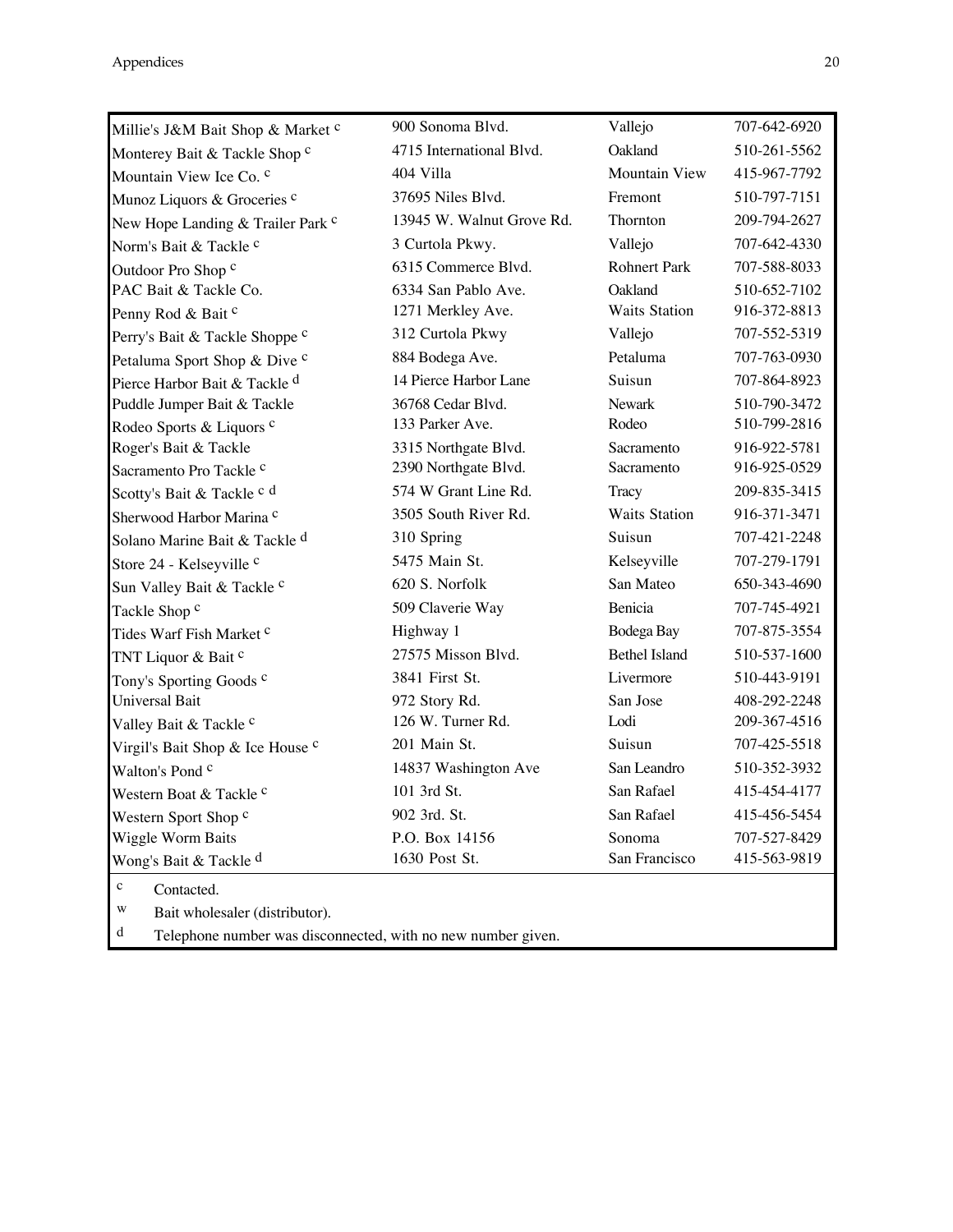| Date        | Quantity examined | Baitshop | Collected by   |
|-------------|-------------------|----------|----------------|
| < 0.3/31/95 | $1$ box?          | #5       | ANC            |
| 04/28/95    | 7 boxes           | #5       | <b>ANC</b>     |
| 10/02/96    | 1 old box         | #6       | <b>ANC/JTC</b> |
| 05/06/97    | $1$ box           | #7       | <b>ANC</b>     |
| 12/08/97    | $1$ box           | #13      | <b>MAE</b>     |
| 12/09/97    | $1$ box           | #1       | <b>MAE</b>     |
| 12/17/97    | $1$ box           | #1       | <b>MAE</b>     |
| 08/25/98    | $1$ box           | #1       | AW             |
| 09/22/98    | $1$ box           | #4       | AW             |
| 09/28/98    | $1$ box           | #2       | AW             |
| 10/06/98    | 2 new boxes       | #8       | AW             |
| 10/10/98    | $\Omega$          | #1       | AW             |

**Appendix 5. Qualitative samples collected in 1995-1998**

**Appendix 6. Quantitative samples collected in 1998**

| Date     | Bait shop | Box      | Worms      | Condition of box        | Hours since<br>delivery | Number of<br>subsamples |
|----------|-----------|----------|------------|-------------------------|-------------------------|-------------------------|
| 08/25/98 | #1        | #1       | pileworms  | intact                  | 3                       | 2                       |
| 09/24/98 | #3        | #1       | pileworms  | intact                  | 4                       |                         |
| 09/24/98 | #9        | #1       | pileworms  | seaweed removed         | 48                      |                         |
| 09/24/98 | #9        | #2       | pileworms  | seaweed removed         | 48                      |                         |
| 09/28/98 | #4        | #1       | bloodworms | intact                  | 24                      |                         |
| 09/28/98 | #4        | #2       | pileworms  | intact                  | 24                      |                         |
| 10/05/98 | #4        | #1       | bloodworms | intact                  | $\overline{c}$          | $\overline{c}$          |
| 10/05/98 | #8        | #1       | bloodworms | worms & seaweed removed | 48                      | 2                       |
| 10/06/98 | #8        | #1       | pileworms  | intact                  | 3                       | 6                       |
| 10/06/98 | #8        | #2       | bloodworms | worms & seaweed removed | 3                       | 4                       |
| 10/12/98 | #13       | #1       | bloodworms | intact                  | 24                      | 4                       |
| 10/12/98 | #1        | #1       | pileworms  | worms & seaweed removed | 24                      | 4                       |
| 10/28/98 | #13       | #1       | bloodworms | worms & seaweed removed | 24                      | 11                      |
| 10/28/98 | #10       | #1       | bloodworms | worms & seaweed removed | 48                      | 4                       |
| 11/10/98 | #1        | #1       | pileworms  | worms & seaweed removed | 48                      | 8                       |
| 11/10/98 | #1        | #2       | bloodworms | worms & seaweed removed | 48                      | 5                       |
| Total:   | 7 shops   | 16 boxes |            |                         |                         | 57                      |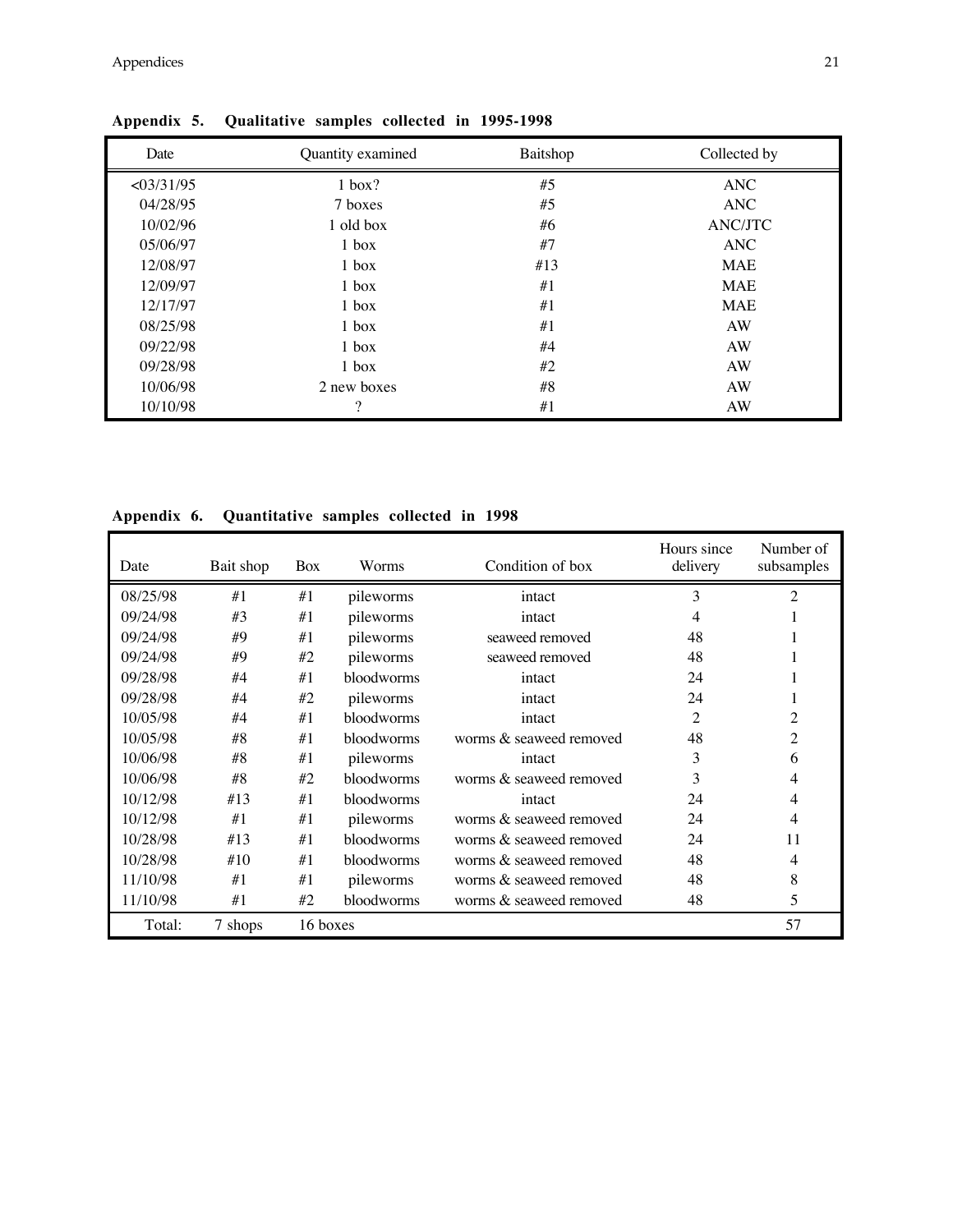|                                         | 1970<br>samples<br>(Carlton 1979) | 1994-95<br>quantitativesa<br>mples<br>(Lau 1995)* | 1995-98<br>qualitative<br>samples (this<br>study) | 1998<br>quantitative<br>samples (this<br>study) |
|-----------------------------------------|-----------------------------------|---------------------------------------------------|---------------------------------------------------|-------------------------------------------------|
| Fungi                                   |                                   |                                                   |                                                   |                                                 |
| Pleospora sp.                           | X                                 |                                                   |                                                   |                                                 |
| Chlorophyta (epiphytic on L. saxatilis) |                                   |                                                   | $\mathbf X$                                       |                                                 |
| Phaeophyta (epiphytic)                  |                                   | X                                                 | X                                                 |                                                 |
| Fucus sp.<br>Elachistea fucicola        |                                   | X                                                 |                                                   |                                                 |
| Chrysophyta: Bacillariophyceae (chain)  |                                   |                                                   | X                                                 |                                                 |
| Plantae                                 |                                   |                                                   |                                                   |                                                 |
| Zostera sp. (fragments)                 |                                   | $\mathbf X$                                       |                                                   |                                                 |
| Spartina sp. (fragments)                |                                   |                                                   | X                                                 |                                                 |
| Foraminifera                            |                                   |                                                   |                                                   | $\mathbf X$                                     |
| Trochammina inflata                     |                                   | X                                                 |                                                   |                                                 |
| Platyhelminthes                         |                                   |                                                   |                                                   | $\boldsymbol{\mathrm{X}}$                       |
| Nematoda                                |                                   | X                                                 | X                                                 | X                                               |
| Annelida: Oligochaeta                   |                                   |                                                   |                                                   |                                                 |
| Enchytraeidae sp. A                     |                                   | X                                                 |                                                   | $\mathbf X$                                     |
| Annelida: Polychaeta                    |                                   |                                                   |                                                   |                                                 |
| Capitellidae                            |                                   | X                                                 |                                                   | $\mathbf X$                                     |
| Fabricia sabella                        |                                   | X                                                 |                                                   | X                                               |
| Mollusca (ctenidium)                    |                                   |                                                   |                                                   | X                                               |
| Mollusca: Gastropoda                    |                                   |                                                   |                                                   |                                                 |
| Lacuna vincta<br>Littorina littorea     | $\mathbf X$                       | X<br>X                                            | X                                                 | X                                               |
| Littorina obtusata                      | $\mathbf X$                       | X                                                 | X                                                 | $\boldsymbol{\mathrm{X}}$                       |
| Littorina saxatilis                     | $\mathbf X$                       | X                                                 | X                                                 | $\mathbf X$                                     |
| Littorina sp. (eggs)                    |                                   |                                                   | X                                                 |                                                 |
| ?Hydrobiidae                            |                                   |                                                   | X                                                 | X                                               |
| Mollusca: Bivalvia                      |                                   |                                                   |                                                   |                                                 |
| Mussel (nepionic)                       |                                   |                                                   |                                                   | X                                               |
| Modiolus modiolus                       |                                   |                                                   | X                                                 |                                                 |
| Mytilus edulis<br>Clam (nepionic)       | X                                 | X<br>X                                            | X                                                 | X<br>$\mathbf X$                                |
| Mya arenaria (shell fragments)          |                                   |                                                   | X                                                 |                                                 |
|                                         |                                   |                                                   |                                                   |                                                 |

**Appendix 7. Organisms identified in marine baitworm shipments arriving in California**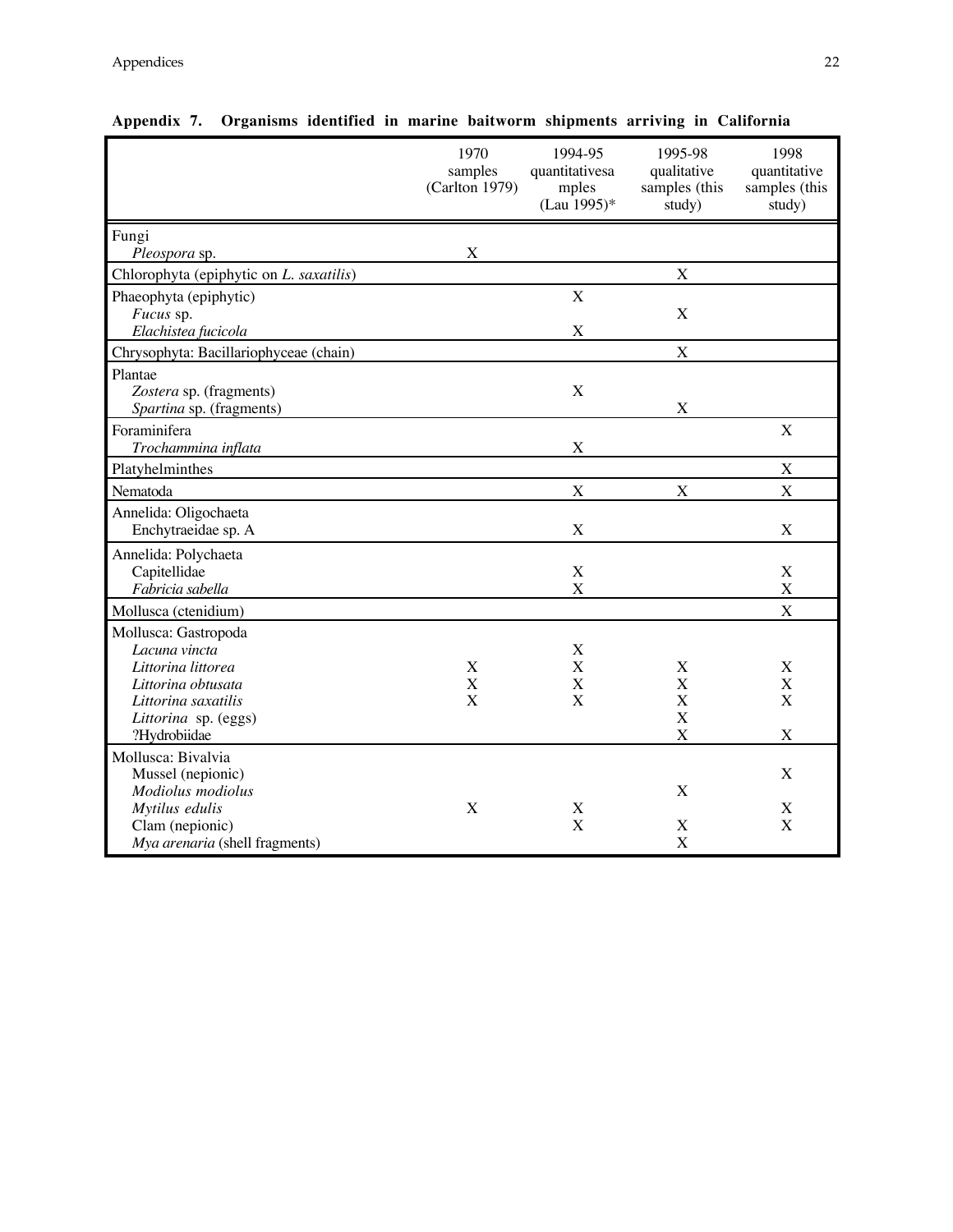|                                                                                                                         | 1970<br>samples<br>(Carlton 1979) | 1994-95<br>quantitativesa<br>mples<br>(Lau 1995)* | 1995-98<br>qualitative<br>samples (this<br>study) | 1998<br>quantitative<br>samples (this<br>study) |
|-------------------------------------------------------------------------------------------------------------------------|-----------------------------------|---------------------------------------------------|---------------------------------------------------|-------------------------------------------------|
| Arthropoda: Chelicerata                                                                                                 |                                   |                                                   |                                                   |                                                 |
| Acarina sp. A (?Cryptostigmatidae)                                                                                      |                                   | X                                                 |                                                   | X<br>X                                          |
| Acarina sp. B<br>?Halacarus sp. A                                                                                       |                                   | X                                                 |                                                   | $\mathbf X$                                     |
| ?Halacarus sp. B                                                                                                        |                                   |                                                   | X                                                 |                                                 |
| Arthropoda: Insecta                                                                                                     |                                   |                                                   |                                                   |                                                 |
| Diptera (larva)                                                                                                         |                                   | X                                                 |                                                   | X                                               |
| ?Diptera (adult abdomen)                                                                                                |                                   |                                                   |                                                   | $\mathbf X$                                     |
| Chironomidae (larva)                                                                                                    |                                   |                                                   |                                                   | X                                               |
| Coleoptera                                                                                                              |                                   |                                                   | X                                                 |                                                 |
| Arthropoda: Ostracoda                                                                                                   |                                   |                                                   |                                                   | X                                               |
| Arthropoda: Copepoda                                                                                                    |                                   |                                                   |                                                   |                                                 |
| Harpacticoida sp. A                                                                                                     |                                   | X                                                 |                                                   | X                                               |
| Harpacticoida sp. B                                                                                                     |                                   | X                                                 |                                                   | X                                               |
| Harpacticoida sp. C                                                                                                     |                                   | X                                                 |                                                   | X                                               |
| ?Cyclopoida                                                                                                             |                                   | X                                                 |                                                   |                                                 |
| Arthropoda: Isopoda                                                                                                     | X                                 |                                                   |                                                   |                                                 |
| Jaera marina                                                                                                            |                                   | X                                                 | X                                                 | X                                               |
| Arthropoda: Tanaidacea                                                                                                  |                                   |                                                   | X                                                 |                                                 |
| Arthropoda: Amphipoda                                                                                                   |                                   |                                                   |                                                   |                                                 |
| Gammaridea                                                                                                              | X                                 | X                                                 | X                                                 |                                                 |
| Hyale nilssoni                                                                                                          |                                   | X                                                 | X                                                 | X                                               |
| Arthropoda: Decapoda                                                                                                    |                                   |                                                   |                                                   |                                                 |
| Carcinus maenas                                                                                                         |                                   |                                                   | X                                                 |                                                 |
| $\ast$<br>Includes re-examination of Lau's samples in 1999 to confirm and augment Lau's identifications, including some |                                   |                                                   |                                                   |                                                 |

**Appendix 7 (continued). Organisms identified in marine baitworm shipments arriving in California**

samples collected by Lau but not reported in Lau (1995).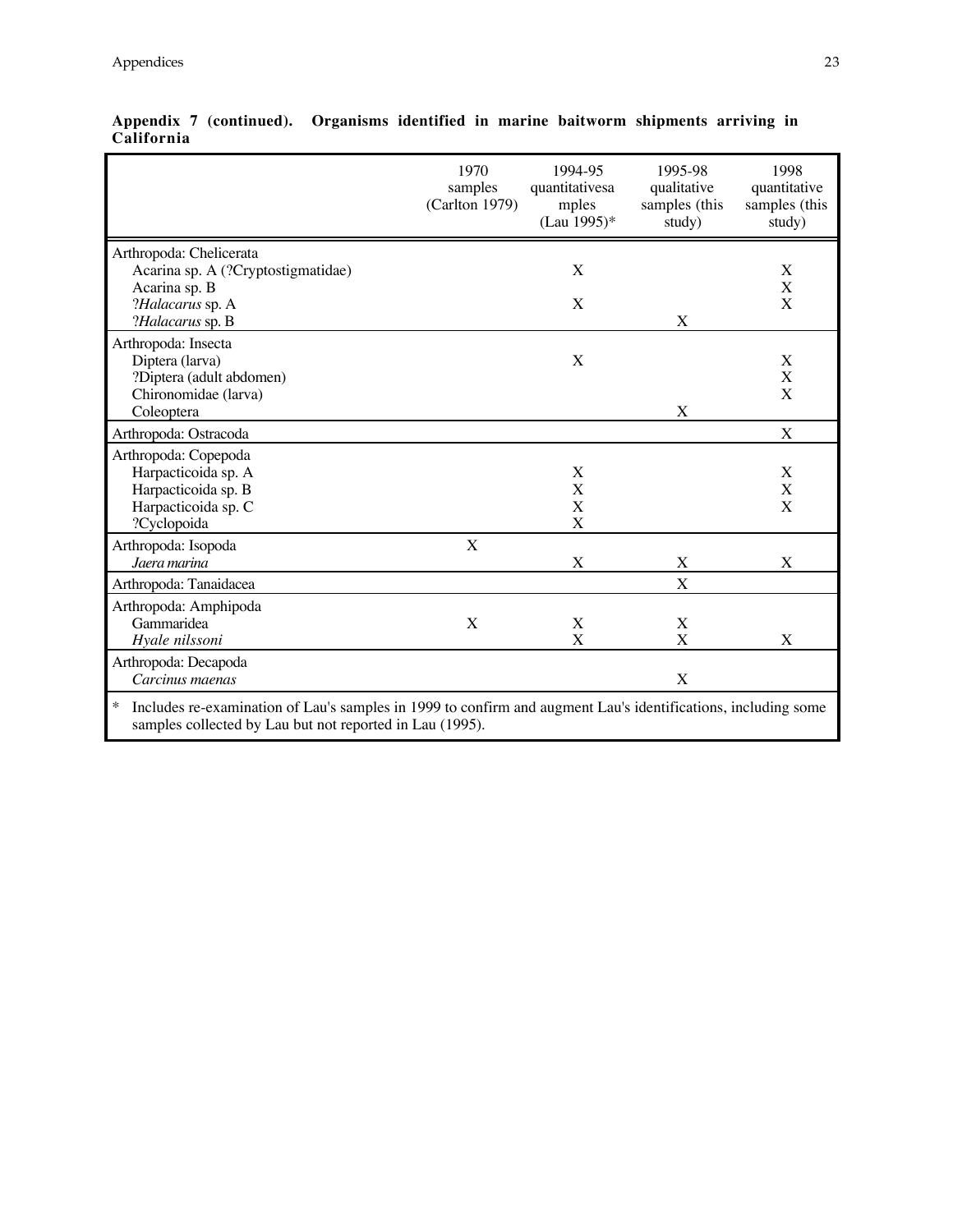| Date:                                          | 94              |                | 10/ 10/ 10/ 10/ 10/ 10/ 03/? 08/ 08/ 09/ 09/ 09/ 09/ 09/ 09/ 10/ 10/ 10/ 10/<br>12/ 12/ 28/ 17/ 17/ 17/ 295 25/ 22/ 24/ 24/ 24/ 28/ 28/ 05/ 05/ 05/ 05/<br>94 95 94 94 |                |                |                |              | 98 98          |          |    |   |                | : 98: 98: 98: 98: 98: 98: 98: 98: 98 |                |                |                |     |
|------------------------------------------------|-----------------|----------------|------------------------------------------------------------------------------------------------------------------------------------------------------------------------|----------------|----------------|----------------|--------------|----------------|----------|----|---|----------------|--------------------------------------|----------------|----------------|----------------|-----|
| Baitshop:                                      | 11:             | 11:            | 11:                                                                                                                                                                    | 12             | 12             | $\overline{1}$ | 1            | $\overline{1}$ | 3        | 9  | 9 | $\overline{4}$ | $\overline{4}$                       | 4              | $\overline{4}$ | 8              | 8   |
| Platyhelminthes                                |                 |                |                                                                                                                                                                        |                |                |                |              |                |          |    |   |                |                                      |                |                |                |     |
| Enchytraeidae                                  | $2 -$           | $\mathbf{1}$   |                                                                                                                                                                        |                |                |                |              |                |          |    |   |                |                                      |                |                |                |     |
| Capitellidae                                   |                 |                |                                                                                                                                                                        |                |                | -1             |              |                |          |    |   |                |                                      |                |                |                |     |
| Fabricia sabella                               |                 |                |                                                                                                                                                                        | $\overline{4}$ |                |                |              |                |          |    |   |                |                                      |                |                |                |     |
| Lacuna vincta                                  |                 |                |                                                                                                                                                                        |                |                |                |              |                |          |    |   |                |                                      |                |                |                |     |
| Littorina littorea                             |                 |                |                                                                                                                                                                        |                |                |                |              |                |          |    |   |                |                                      |                |                |                |     |
| Littorina obtusata                             |                 | 6              |                                                                                                                                                                        |                |                |                |              |                |          |    |   |                |                                      |                |                |                |     |
| Littorina saxatilis                            | $\mathfrak{2}$  | $\overline{2}$ |                                                                                                                                                                        |                |                |                |              |                |          |    |   |                |                                      |                |                |                |     |
| ?Hydrobiidae                                   |                 |                |                                                                                                                                                                        |                |                |                |              |                |          |    |   |                |                                      | $\overline{2}$ |                | $\overline{1}$ |     |
| Mytilus edulis                                 | 1               |                |                                                                                                                                                                        | $\mathbf{3}$   | 3<br>÷         |                |              |                |          |    |   |                |                                      |                |                |                |     |
| nepionic mussel                                |                 |                |                                                                                                                                                                        |                |                |                | 3            |                |          |    |   |                | $\mathbf{1}$                         | $\mathbf{1}$   |                |                |     |
| nepionic clam                                  |                 |                |                                                                                                                                                                        |                |                |                |              |                |          |    |   |                | $\overline{c}$                       |                |                |                |     |
| Insecta                                        |                 | $\sqrt{2}$     |                                                                                                                                                                        |                |                |                | $\mathbf{1}$ |                |          |    |   |                | $\overline{c}$                       |                |                | $\overline{2}$ |     |
| Acarina                                        | $5 \cdot$       | $\mathfrak{Z}$ | 4                                                                                                                                                                      | 5              |                | 21             |              |                |          |    |   |                | 13                                   |                |                |                |     |
| Copepoda                                       |                 | 1              |                                                                                                                                                                        | 8              | 2              | 2              |              |                |          |    |   |                |                                      |                |                |                |     |
| Ostracoda                                      |                 |                |                                                                                                                                                                        |                |                |                |              |                |          |    |   |                |                                      |                | 2              |                |     |
| Jaera marina                                   | 14:             | 9              | $3 -$                                                                                                                                                                  | 2              | $\overline{1}$ |                |              |                |          |    |   |                |                                      |                |                |                |     |
| Hyale nilssoni                                 | 2               | $\overline{2}$ |                                                                                                                                                                        | 1              |                |                | 3            |                |          | 1: | 3 | $\overline{4}$ |                                      | 1              | 3              |                | - 5 |
| Gammaridea                                     | 1               |                |                                                                                                                                                                        |                |                |                |              |                |          |    |   |                |                                      |                |                |                |     |
| Number of invertebrates,<br>excluding Nematoda | 30 <sup>1</sup> | 26 ·           | 9                                                                                                                                                                      | 24             | 6              | 24             | 8            | $\theta$       | $\Omega$ | 2  | 3 | $\overline{5}$ | 18 <sup>1</sup>                      | $\overline{4}$ | 5              | 5              | -5  |

**Appendix 8. Numbers of organisms collected in quantitative samples**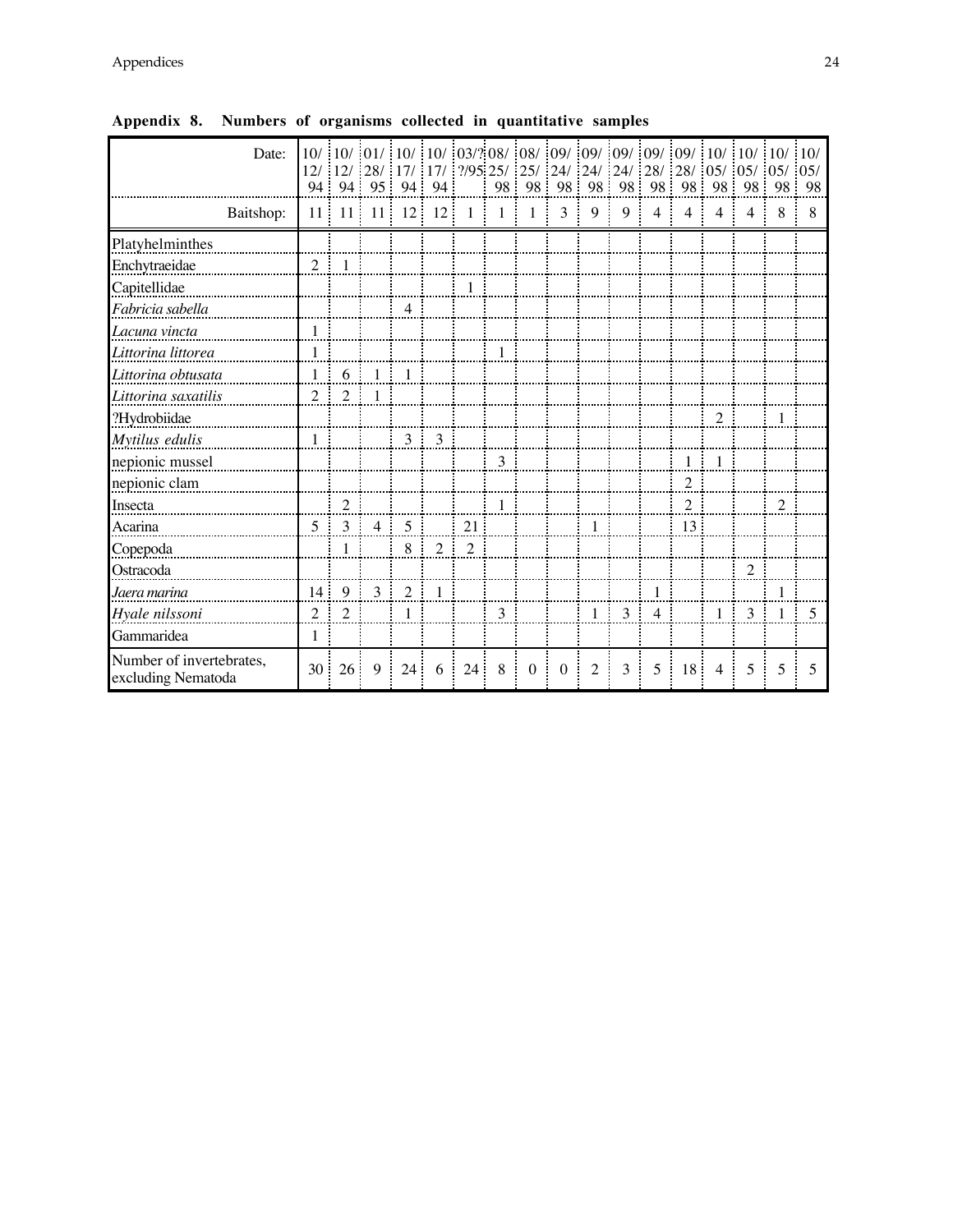| Date:                                          |                |                 |                |                |              |                  |                                                                         |                |              |                |                |                 |                |                |                | $-10/10/$   |                |
|------------------------------------------------|----------------|-----------------|----------------|----------------|--------------|------------------|-------------------------------------------------------------------------|----------------|--------------|----------------|----------------|-----------------|----------------|----------------|----------------|-------------|----------------|
|                                                |                |                 |                |                |              |                  | $06/$ $06/$ $06/$ $06/$ $06/$ $06/$ $06/$ $06/$ $06/$ $06/$ $06/$ $12/$ |                |              |                |                | 12/12           |                | 12/            | 12/            | 12/         | 12/            |
|                                                | 98             | 98              | 98             | -98            | 98           | 98               | 98                                                                      |                |              | 98 98 98       |                | 98 98 98        | ÷              | 98             | 98             | 98          | -98            |
| Baitshop:                                      | 8              | 8               | 8              | 8              | 8            | 8                | 8                                                                       | 8              | 8            | 8              | 13             | $13 -$          | $13 -$         | 13             | $\overline{1}$ |             | -1             |
| Platyhelminthes                                |                |                 |                |                |              |                  |                                                                         |                |              |                |                |                 |                |                |                |             |                |
| Enchytraeidae                                  |                | 1               |                |                | $\mathbf{1}$ |                  |                                                                         | $\overline{1}$ |              |                |                |                 |                | $1 \quad 1$    |                |             |                |
| Capitellidae                                   |                |                 |                |                |              |                  |                                                                         |                |              |                |                |                 |                |                |                |             |                |
| Fabricia sabella                               |                |                 |                |                |              |                  |                                                                         |                | .            |                |                |                 |                |                | $\mathfrak{Z}$ |             |                |
| Lacuna vincta                                  |                |                 |                |                |              |                  |                                                                         |                |              |                |                |                 |                |                |                |             |                |
| Littorina littorea                             |                |                 |                |                |              |                  |                                                                         |                |              |                |                |                 |                |                |                |             |                |
| Littorina obtusata                             |                |                 |                |                |              |                  |                                                                         |                |              |                |                |                 |                |                |                |             | 3              |
| Littorina saxatilis                            |                |                 |                |                |              |                  |                                                                         |                |              |                |                |                 |                |                |                |             |                |
| ?Hydrobiidae                                   |                |                 |                |                |              |                  |                                                                         | -1             |              |                |                |                 |                |                |                |             |                |
| Mytilus edulis                                 |                |                 |                |                |              |                  |                                                                         |                |              |                |                |                 |                |                |                |             |                |
| nepionic mussel                                | $1 \cdot$      | $\overline{5}$  |                |                |              | $\left  \right $ |                                                                         |                | $\mathbf{1}$ |                |                |                 | $\mathbf{1}$   | $\overline{1}$ |                |             |                |
| nepionic clam                                  |                |                 |                | -1             |              |                  |                                                                         |                |              |                |                | $\mathbf{1}$    |                | 1              |                |             |                |
| Insecta                                        |                |                 |                |                |              |                  |                                                                         |                |              |                |                |                 |                |                |                |             |                |
| Acarina                                        |                | 7 <sup>1</sup>  | 3              | $\overline{2}$ |              |                  |                                                                         |                |              |                |                | $3 \t10 \t6$    |                | 9              | 3 <sup>1</sup> | -1          | <sup>2</sup>   |
| Copepoda                                       |                | 1               |                |                | 3            |                  | $\mathbf{1}$                                                            |                |              |                | 1 <sup>1</sup> | $\mathfrak{Z}$  |                | $\mathbf{1}$   |                |             |                |
| Ostracoda                                      |                |                 |                |                |              |                  |                                                                         |                |              |                |                |                 |                |                |                |             | 6              |
| Jaera marina                                   |                | $\mathbf{1}$    |                |                | 1            |                  | $\overline{2}$                                                          |                |              |                |                | $\mathbf{1}$    |                |                |                | 1:          | $\overline{1}$ |
| Hyale nilssoni                                 | 1              | -1              | $\overline{2}$ | -1             | -1           |                  |                                                                         |                | -6           | 2<br>÷         |                |                 | $\overline{1}$ |                | 3 <sup>1</sup> | 9           |                |
| Gammaridea                                     |                |                 |                |                |              |                  |                                                                         |                |              |                |                |                 |                |                |                |             |                |
| Number of invertebrates,<br>excluding Nematoda | $\overline{2}$ | 16 <sup>1</sup> | 6              | $\overline{4}$ | 6            | -1               | 3                                                                       | 2              | 7            | $\overline{c}$ | $4 \cdot$      | 15 <sup>1</sup> | 8              |                |                | 13 10 11 12 |                |

**Appendix 8 (continued). Numbers of organisms collected in quantitative samples**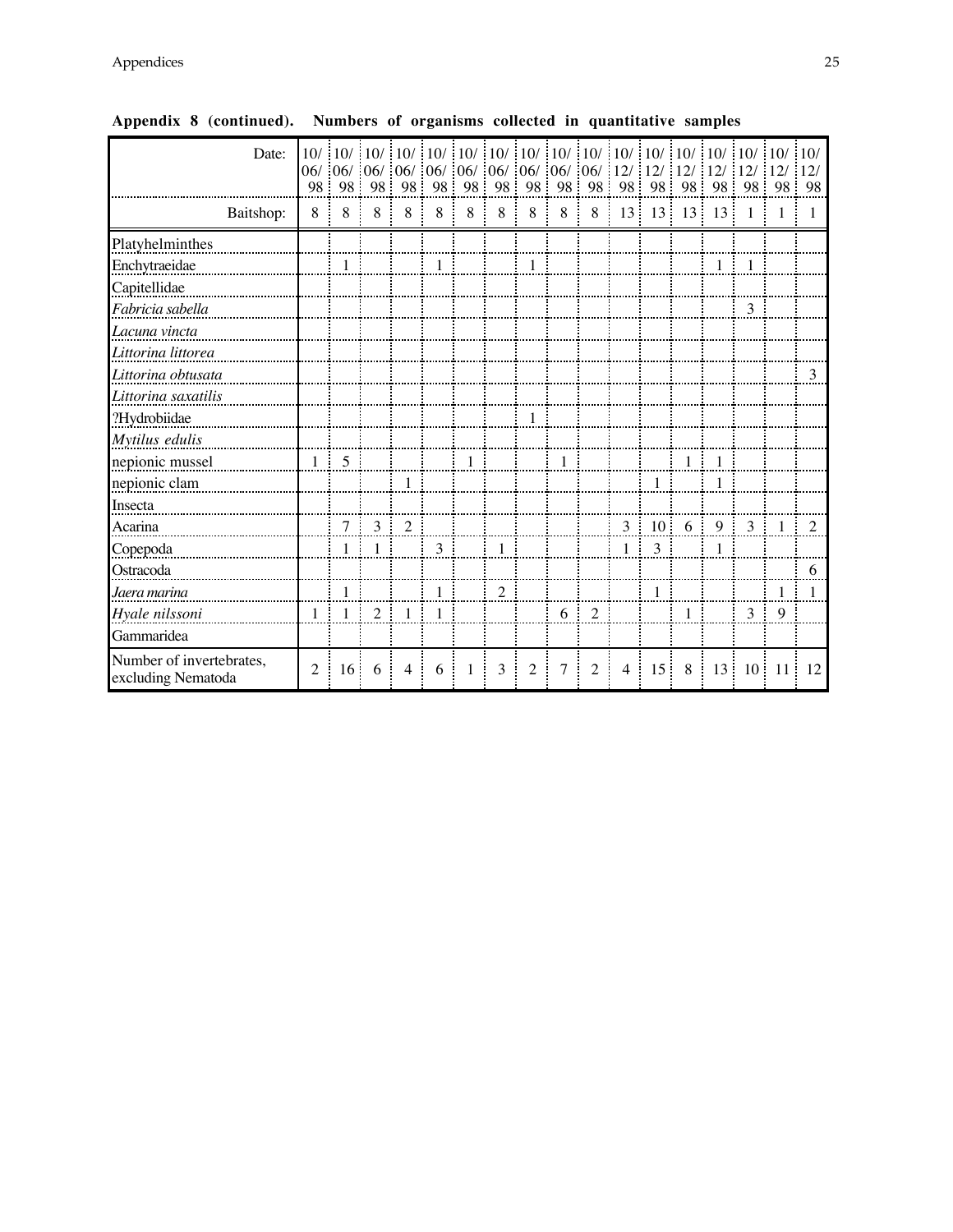| Date:                                          | 10/ |                |                |                |                |                |                 |                |                 |                |                |         |                 |                |                 | $\frac{1}{2}$ 10/ $\frac{1}{2}$ 10/ $\frac{1}{2}$ 10/ $\frac{1}{2}$ 10/ $\frac{1}{2}$ 10/ $\frac{1}{2}$ 10/ $\frac{1}{2}$ 10/ $\frac{1}{2}$ 10/ $\frac{1}{2}$ 10/ $\frac{1}{2}$ 10/ $\frac{1}{2}$ 11/ |                |
|------------------------------------------------|-----|----------------|----------------|----------------|----------------|----------------|-----------------|----------------|-----------------|----------------|----------------|---------|-----------------|----------------|-----------------|-------------------------------------------------------------------------------------------------------------------------------------------------------------------------------------------------------|----------------|
|                                                | 98  |                |                | 98:98:98:98:98 |                |                | 98 98           |                |                 | 98 98          |                |         |                 |                |                 | 98 98 98 98 98 98 98                                                                                                                                                                                  |                |
|                                                |     |                |                |                |                |                |                 |                |                 |                |                |         |                 |                |                 |                                                                                                                                                                                                       |                |
| Baitshop:                                      | 1   | 13             | 13             | 13             | 13             | 13             | 13 <sup>7</sup> | 13             | 13 <sup>°</sup> | 13             | 13             | 13      |                 | $10 \quad 10$  | 10 <sup>1</sup> | <sup>10</sup>                                                                                                                                                                                         | $\overline{1}$ |
| Platyhelminthes                                |     |                |                |                |                |                |                 |                |                 |                |                |         |                 |                |                 |                                                                                                                                                                                                       |                |
| Enchytraeidae                                  |     |                |                |                | $\overline{2}$ | 2              | -1              |                | $\overline{2}$  |                |                |         | 18              |                |                 | $\mathbf{1}$                                                                                                                                                                                          |                |
| Capitellidae                                   |     |                |                |                |                |                |                 |                |                 |                |                |         |                 |                |                 |                                                                                                                                                                                                       | $\overline{2}$ |
| Fabricia sabella                               |     |                |                |                |                |                |                 |                |                 |                |                |         |                 |                |                 | 1                                                                                                                                                                                                     |                |
| Lacuna vincta                                  |     |                |                |                |                |                |                 |                |                 |                |                |         |                 |                |                 |                                                                                                                                                                                                       |                |
| Littorina littorea                             |     |                |                | $\overline{2}$ |                |                |                 |                |                 |                |                |         |                 |                |                 |                                                                                                                                                                                                       |                |
| Littorina obtusata                             | 4   |                | 1:             | -1             |                |                |                 |                |                 |                |                |         |                 | $\overline{4}$ | 1               | 3                                                                                                                                                                                                     |                |
| Littorina saxatilis                            |     |                |                |                |                |                |                 |                |                 |                |                |         |                 |                |                 |                                                                                                                                                                                                       |                |
| ?Hydrobiidae                                   |     |                |                |                |                |                |                 |                | $\mathbf{2}$    |                |                |         |                 |                |                 |                                                                                                                                                                                                       |                |
| Mytilus edulis                                 |     |                |                |                |                |                |                 |                |                 |                |                |         |                 |                |                 |                                                                                                                                                                                                       |                |
| nepionic mussel                                |     | $\overline{2}$ |                |                |                |                |                 | $\overline{2}$ | -1              |                |                | $\pm$ 1 | 3               | $\overline{2}$ |                 |                                                                                                                                                                                                       |                |
| nepionic clam                                  |     |                |                |                |                |                |                 |                |                 |                |                |         | 3               |                |                 |                                                                                                                                                                                                       |                |
| Insecta                                        |     |                |                |                |                |                |                 |                |                 |                |                |         |                 |                |                 |                                                                                                                                                                                                       |                |
| Acarina                                        |     |                |                |                | $\overline{2}$ | $\mathbf{1}$   | $1 \quad 1$     |                | $\overline{3}$  | $\overline{4}$ | $\overline{4}$ |         | 10              |                |                 | $\overline{2}$                                                                                                                                                                                        | 6              |
| Copepoda                                       |     |                |                |                |                |                |                 |                |                 |                |                |         | 3               |                |                 |                                                                                                                                                                                                       | 1              |
| Ostracoda                                      | 3   | $\mathbf{1}$   |                |                | 1              |                | $\mathbf{1}$    |                | 3               |                | $\sqrt{2}$     |         |                 |                |                 |                                                                                                                                                                                                       |                |
| Jaera marina                                   |     |                | $\overline{2}$ |                | 1              |                | 1.              |                | 1               |                |                |         |                 |                |                 |                                                                                                                                                                                                       |                |
| Hyale nilssoni                                 | 1   |                |                |                | 1              |                | 4 <sup>1</sup>  | -1             |                 |                | 15 4           |         | 2               | $\mathbf{1}$   |                 | 1                                                                                                                                                                                                     | $\overline{1}$ |
| Gammaridea                                     |     |                |                |                |                |                |                 |                |                 |                |                |         |                 |                |                 |                                                                                                                                                                                                       |                |
| Number of invertebrates,<br>excluding Nematoda | 9   | 3              | 3              | 3              | 7              | $\overline{4}$ | 8               | 6              | 12 <sup>1</sup> | $\overline{4}$ | 21             | 5       | 39 <sup>°</sup> | 7              | $\mathbf{1}$    | 9                                                                                                                                                                                                     | 13             |

**Appendix 8 (continued). Numbers of organisms collected in quantitative samples**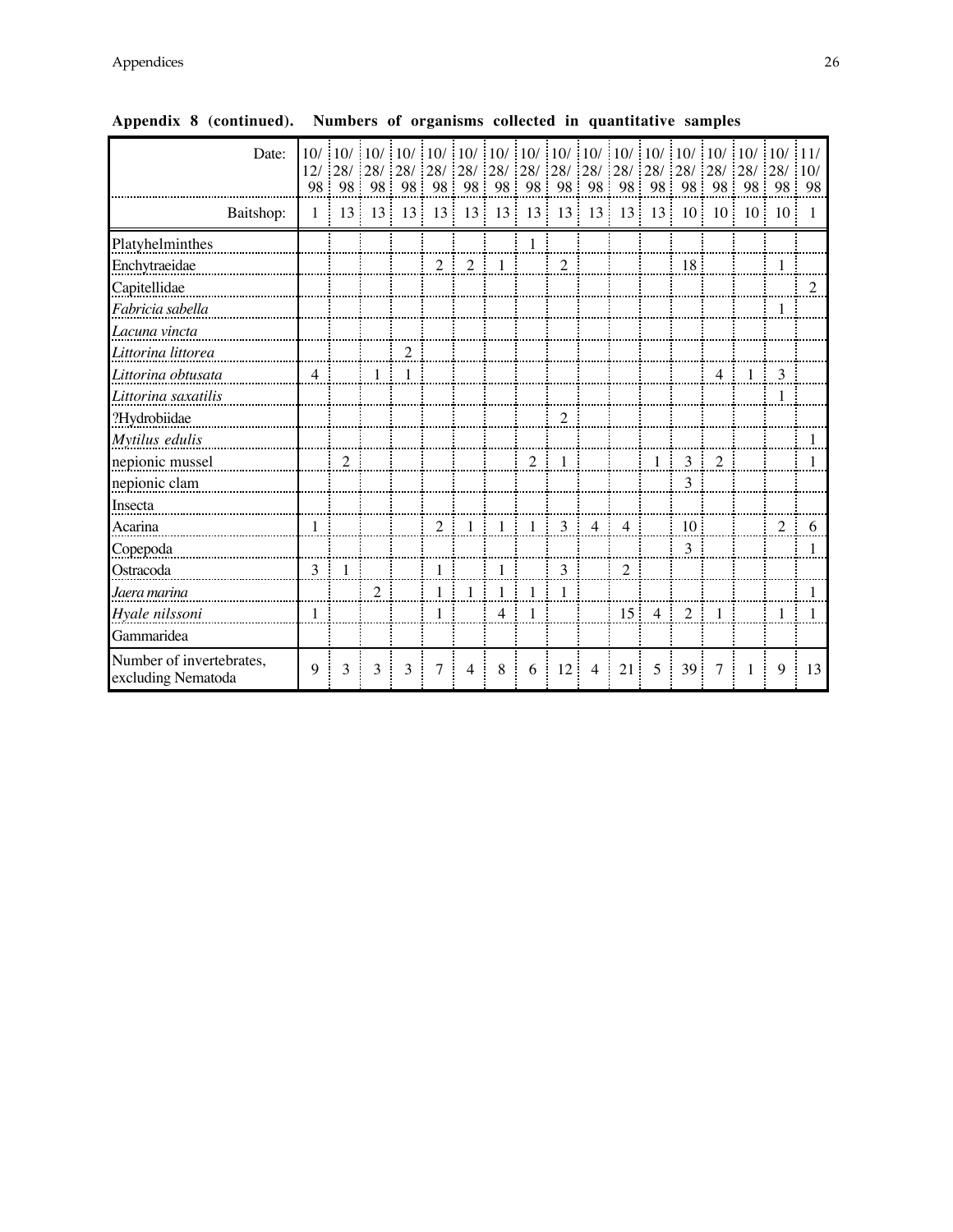| Date:                                          | 98             | 11/11/11/11/<br>10/10/10/<br>98 | 98           | 11/<br>10/<br>98 | 11/<br>10/<br>98 | 11/<br>10/<br>÷<br>98 | 111<br>10/<br>98 | $-11/$<br>10/<br>98 | 11/<br>10/10/<br>98 | 11/<br>98      | 11/<br>10/<br>÷<br>98 | 11/<br>10/<br>98 |
|------------------------------------------------|----------------|---------------------------------|--------------|------------------|------------------|-----------------------|------------------|---------------------|---------------------|----------------|-----------------------|------------------|
| Baitshop:                                      | 1              | $\mathbf{1}$                    | $\mathbf{1}$ | $\mathbf{1}$     | $\mathbf{1}$     | $\mathbf{1}$          | $\mathbf{1}$     | $\mathbf{1}$        | $\mathbf{1}$        | 1              | 1                     | $\mathbf{1}$     |
| Platyhelminthes                                |                |                                 |              |                  |                  |                       |                  |                     |                     |                |                       |                  |
| Enchytraeidae                                  |                |                                 |              |                  |                  |                       |                  |                     |                     |                |                       |                  |
| Capitellidae                                   |                |                                 |              |                  |                  | $\mathfrak{2}$        |                  |                     |                     |                |                       |                  |
| Fabricia sabella                               |                |                                 |              |                  |                  |                       |                  |                     |                     |                |                       |                  |
| Lacuna vincta                                  |                |                                 |              |                  |                  |                       |                  |                     |                     |                |                       |                  |
| Littorina littorea                             |                |                                 |              | $\mathbf{1}$     |                  |                       |                  |                     |                     |                |                       |                  |
| Littorina obtusata                             |                |                                 |              |                  |                  |                       |                  |                     |                     |                |                       |                  |
| Littorina saxatilis                            |                |                                 |              |                  |                  |                       |                  |                     |                     |                |                       |                  |
| ?Hydrobiidae                                   |                |                                 |              |                  |                  |                       |                  |                     |                     |                |                       | 1                |
| Mytilus edulis                                 |                |                                 |              |                  |                  | $\mathbf{1}$          |                  |                     |                     |                |                       |                  |
| nepionic mussel                                | 1:             | $\overline{1}$                  |              |                  | 3 <sup>1</sup>   |                       | $5 \quad 1$      | $\pm$ 1             |                     |                |                       | $\overline{2}$   |
| nepionic clam                                  |                |                                 |              |                  |                  |                       |                  |                     |                     |                |                       |                  |
| Insecta                                        |                |                                 |              |                  |                  |                       |                  |                     |                     |                |                       |                  |
| Acarina                                        |                | $\overline{2}$                  | $1 -$        | $\overline{4}$   |                  | $1 \quad 3 \quad 1$   |                  |                     |                     | $\mathfrak{2}$ |                       |                  |
| Copepoda                                       |                |                                 |              | 3                |                  |                       |                  |                     |                     | 1              |                       |                  |
| Ostracoda                                      |                |                                 |              | $\mathbf{1}$     |                  | $\overline{2}$        |                  | 1                   | $\mathbf{1}$        | $\overline{2}$ | $\overline{4}$        |                  |
| Jaera marina                                   | $\mathbf{1}$   |                                 |              |                  | 1                |                       |                  | $\mathbf{1}$        |                     |                |                       |                  |
| Hyale nilssoni                                 |                |                                 |              | 6                | $\overline{2}$   | 6                     |                  |                     |                     | $\overline{2}$ | 3                     | $\mathcal{R}$    |
| Gammaridea                                     |                |                                 |              |                  |                  |                       |                  |                     |                     |                |                       |                  |
| Number of invertebrates,<br>excluding Nematoda | $\overline{2}$ | 3                               | 1            | 15               | 7                | 19                    | $\overline{2}$   | 3                   | $\mathbf{1}$        | $\overline{7}$ | $\overline{7}$        | 6                |

**Appendix 8 (continued). Numbers of organisms collected in quantitative samples**